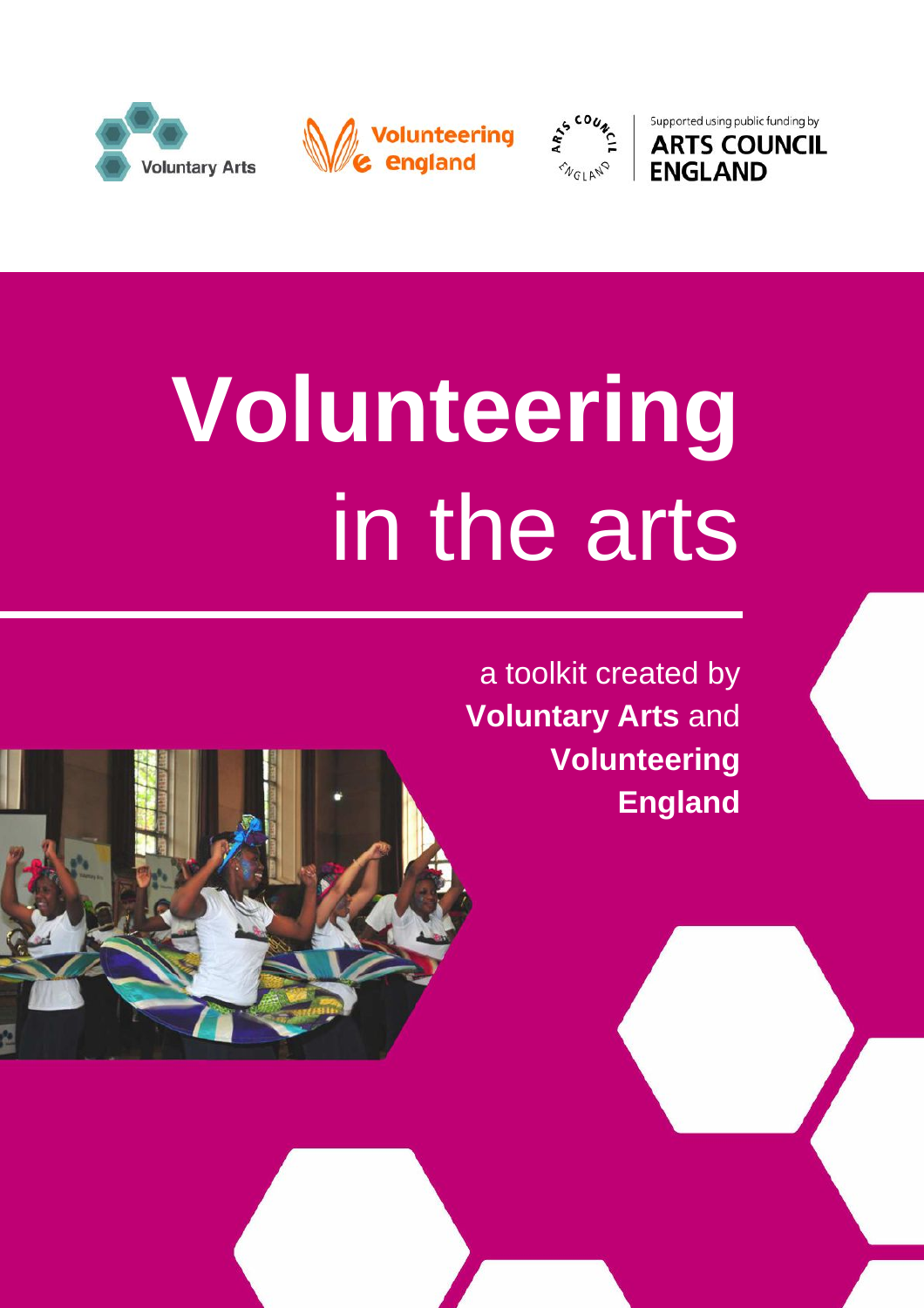# **Contents**

| 1.  | Introduction 4 |  |
|-----|----------------|--|
| 2.  |                |  |
| 3.  |                |  |
| 4.  |                |  |
| 5.  |                |  |
| 6.  |                |  |
| 7.  |                |  |
| 8.  |                |  |
| 9.  |                |  |
| 10. |                |  |
|     |                |  |
|     |                |  |
|     |                |  |
|     |                |  |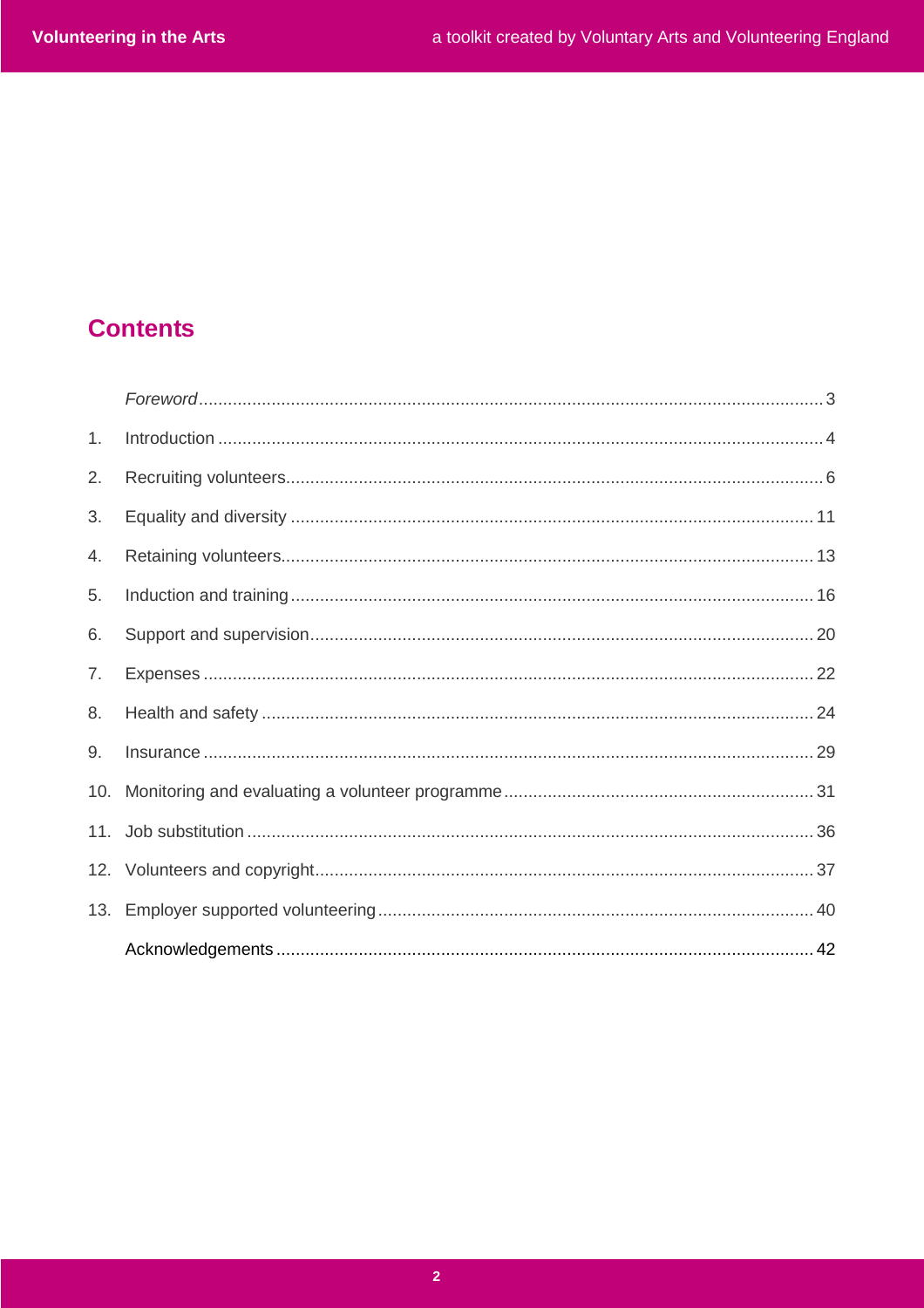# **Foreword**

Millions of people volunteer in the arts in England on a regular basis. Their crucial contribution is all too often overlooked but it is clear that many arts organisations wouldn't survive without their volunteers.

Voluntary Arts England and Arts Council England are committed to improving the quality and quantity of volunteering in the arts. This toolkit is part of a range of activities we are undertaking to improve the diversity of who volunteers, as well as the overall volunteer experience.

Linking arts organisations to the wider volunteering world is a key aspect of this toolkit and our work in general. We are eager not to replicate what is already happening but to document the wide range of support that arts organisations can draw on. The toolkit outlines the expert guidance available, from the national 'Do It' database, to the network of local Volunteer Centres, to the sterling work of Volunteering England and the Investing in Volunteers quality standard.

When developing this toolkit, we have found that many arts organisations struggle to recruit or retain volunteers without a dedicated volunteer manager. We would strongly urge all arts organisations working with volunteers to treat the role of volunteer manager seriously (whether this is a paid post or is, itself, a volunteer position). There are also a range of small changes that can be implemented to improve an organisation's volunteer management systems.

This might mean sharing best practice ideas with other arts organisations, benchmarking services against ground-breaking local volunteer services or attending a volunteer management course at a local Council for Voluntary Service. Hopefully, the toolkit will be a useful addition to this process and will provide some quick fixes for the managers or facilitators of arts organisations.

> **Robin Simpson**, Voluntary Arts Chief Executive

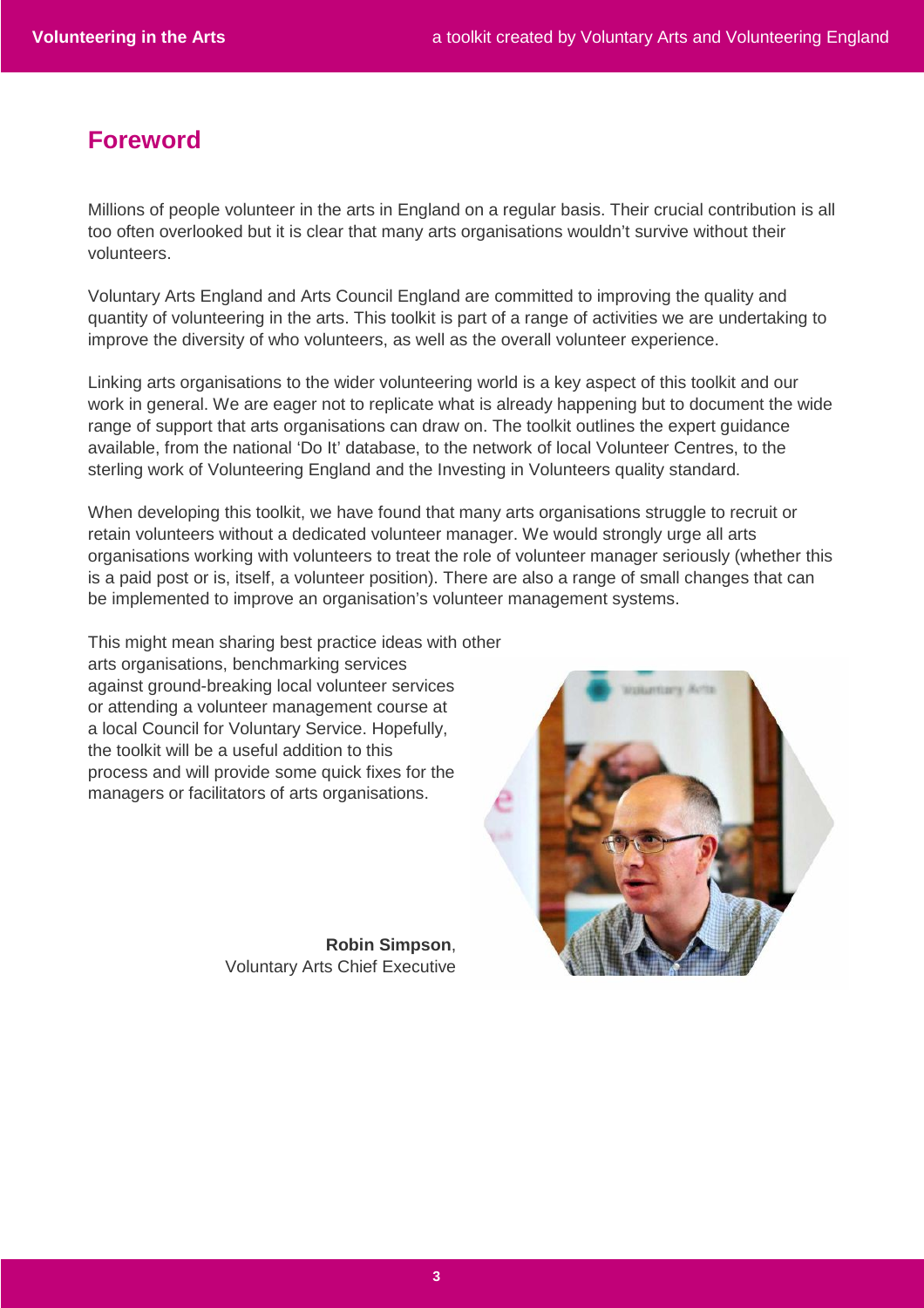# **1. Introduction**

Volunteering in the arts is taking place within all types of arts groups, from grassroots level to wider cultural programmes within museums, libraries and galleries. It is a healthy, vibrant and dynamic type of volunteering with a significant impact at local level. Projects offer opportunities for participants to gain increased workplace confidence, develop a wide range of transferable skills and, where training is offered, vocational skills and qualifications.

This toolkit has been produced to support small and medium-sized arts groups who struggle to improve the support they offer volunteers. The toolkit includes ideas, suggestions and recommendations as well as a range of checklists for those new to working with volunteers. We have included within the document a range of case studies to celebrate what is already happening across the sector.

The toolkit has been written by Voluntary Arts and Volunteering England. Drawing on both organisations' experience and knowledge of arts/cultural volunteering, the toolkit uses a wide range of best-practice quality assurance processes and procedures, including those that underpin Investors in Volunteers.



# **What is a volunteer?**

 $\overline{a}$ 

Volunteering England<sup>1</sup> defines 'volunteering' as:

'any activity that involves spending time, unpaid, doing something that aims to benefit the environment or someone (individuals or groups) other than, or in addition to, close relatives.'

'Volunteer', therefore, may refer to a wide range of people. Voluntary Arts identifies four broad categories of volunteer, which may not be exhaustive:

- committee volunteers: those who serve on boards of management
- organising volunteers: those who co-ordinate the work of volunteers
- service volunteers: those who contribute to the running of the organisation
- process volunteers: those who direct, shape and lead the artistic work of the organisation, e.g. directors, conductors, producers, choreographers, designers, tutors, curators, conservators, promoters, tour guides, etc

Whatever they do, however, anyone who donates their time freely to an organisation in order to benefit others is a volunteer.

<sup>1</sup> http://www.volunteering.org.uk/WhoWeAre/Who+we+are#vol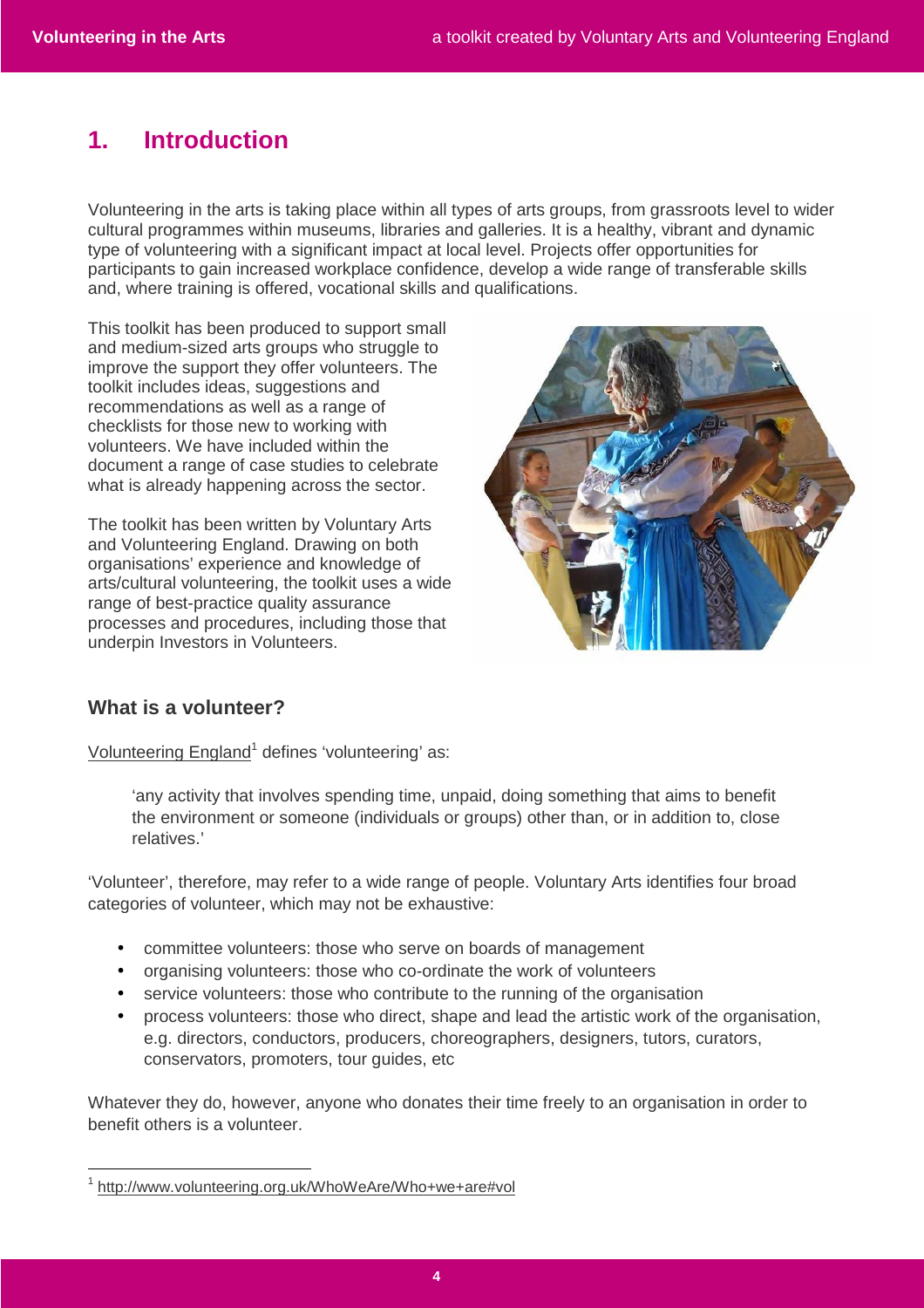# **Member or volunteer?**

Some cultural organisations may understand 'volunteer recruitment' as 'finding more members, audience members or participants'. However, there is a difference:

- member: someone who belongs to a group, club or organisation
- audience member: someone who benefits from the artistic output of an organisation
- participant: someone who takes part in the activities of an organisation
- volunteer: someone who freely offers to do something for an individual, group, club or organisation



This distinction is less clear in the cultural sector than in others, as our members, audience members and participants are often the people who do things for or with us. However, you need to be clear that a volunteer is someone who freely offers to do something that benefits someone other than themselves or their family members – whatever other role they fill or whatever you call them.

This is important, because the way you approach someone as a potential volunteer and the support you offer them will be different to the way you approach and support potential members, participants and audience members.

### **What are 'cultural volunteers'?**

Cultural volunteers are like volunteers in other sectors in some ways, but unlike them in others. When we talk about volunteer recruitment in the cultural sector, we are looking for others who already share our interest, skills and experience in our art or craft form to give their support to an organisation designed to serve that interest.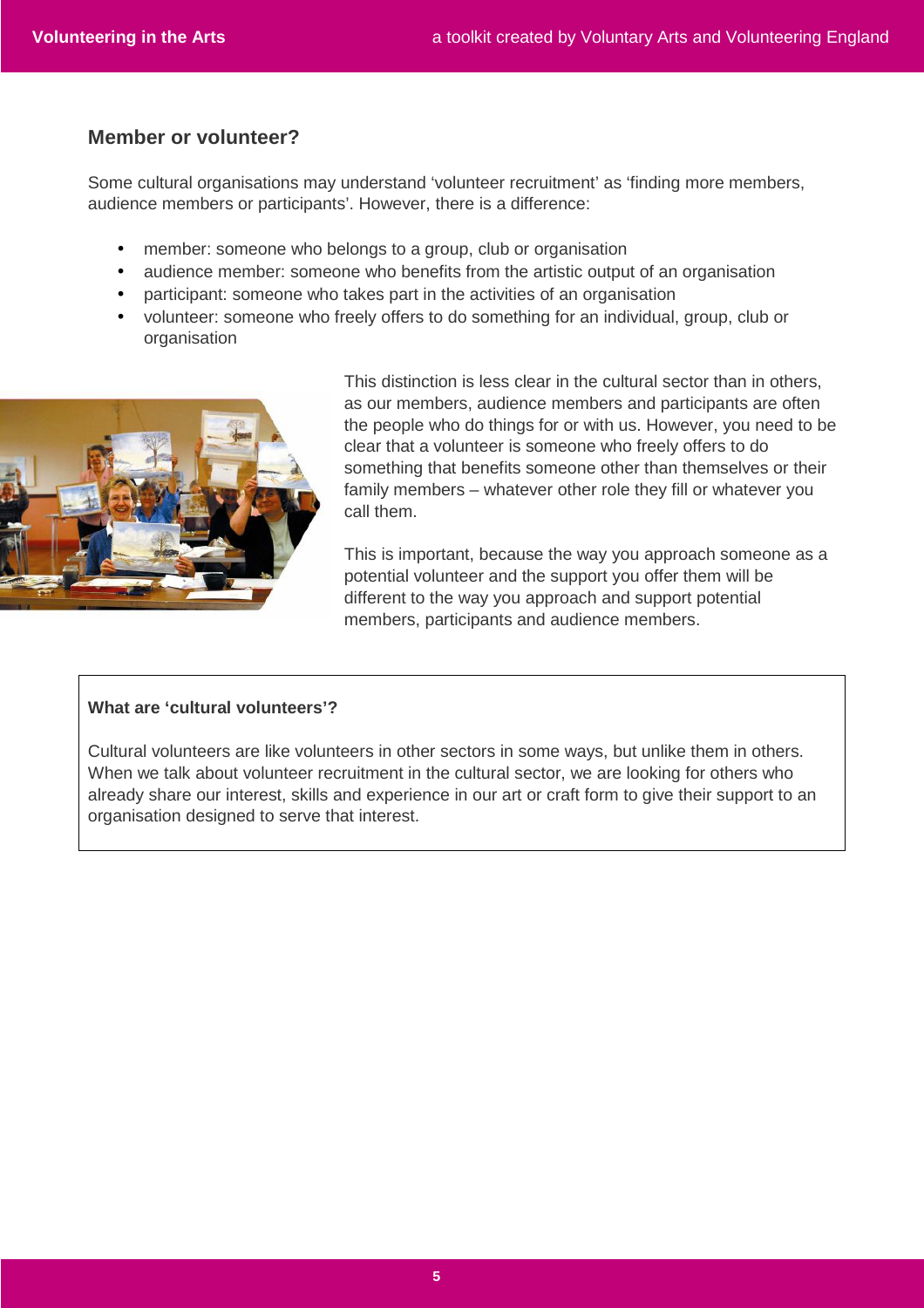# **2. Recruiting volunteers**

There are lots of reasons for recruiting volunteers, but you may:

- be looking for new energy, ideas and approaches
- want to make your group more attractive to funders
- need more people to undertake operational roles such as fundraising
- want to offer more activities, meet a new need, expand what you do, or work with more diverse communities
- need more trustees

Whatever your reasons, before you begin you should do some planning. How much you do will depend on your organisation and its activities, but the principles are the same for everyone.

### **What motivates volunteers to take part?**

There are as many motivations for volunteering in the arts as there are people taking part. For example, people may want to volunteer in order to:

- learn something new
- practise an existing skill
- realise a long-held ambition or dream
- find friends with similar interests
- be recognised in the community
- give something back
- teach others
- keep alive their interest in a specialist field
- find out what's going on in an art or craft area
- create, produce or perform something of value

# **What do you want volunteers to do?**

Unlike members, volunteers are recruited specifically to do something. Therefore, the first question you need to ask is: what are you recruiting them to do?

- think practically about tasks that staff members currently don't have time to do or about what support they might need to add value to their work
- think realistically about what an individual volunteer or group of volunteers could achieve and what training and support you will need to provide them with
- think sympathetically about what might interest a potential volunteer and benefit their personal development
- identify where possible challenging roles that would offer stimulating and creative volunteer placements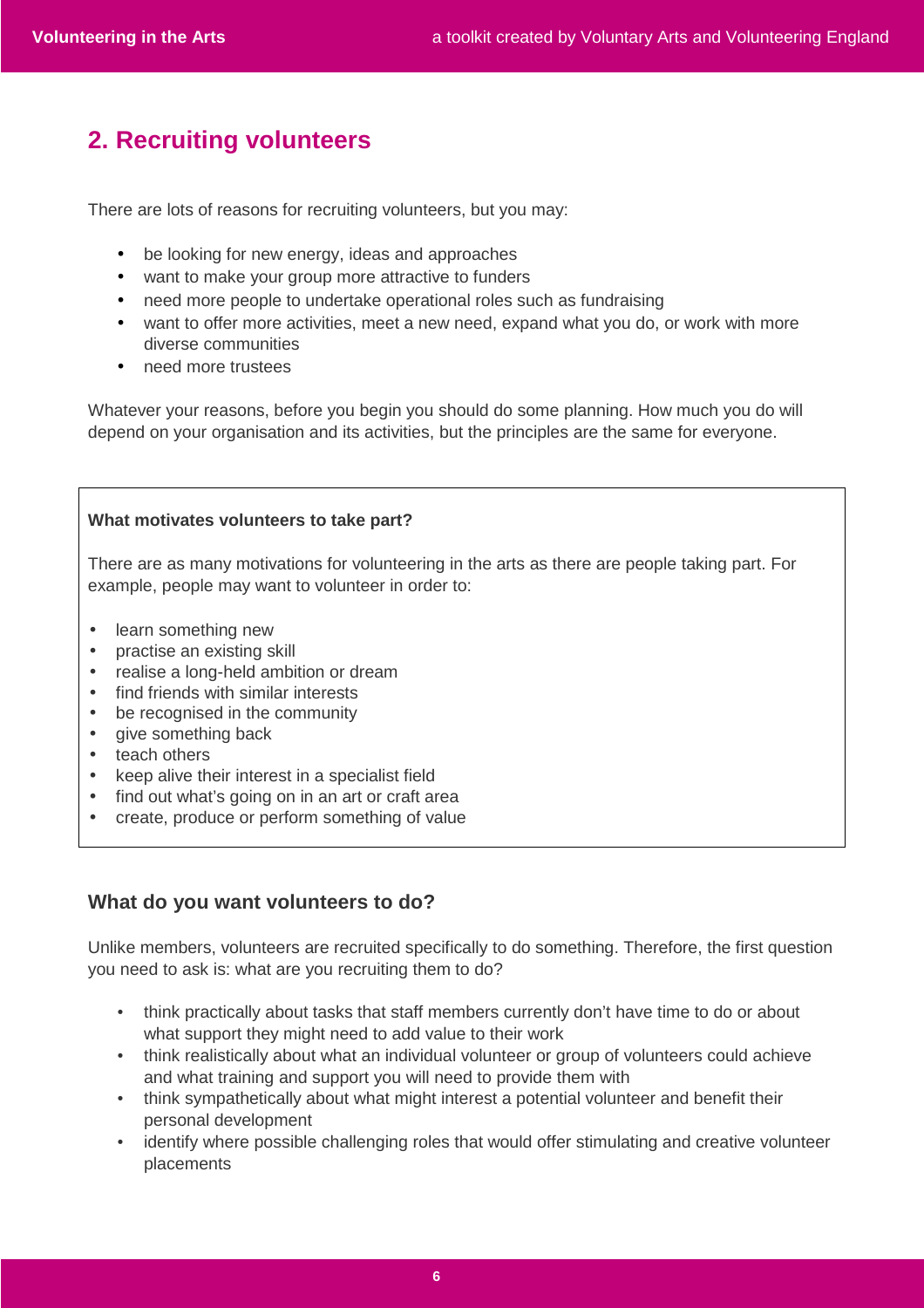Once you know what you want volunteers to do, you can start to write role/task descriptions. These set out the specific activities a particular volunteer will undertake. They are like job descriptions, but you should use a more relaxed terminology – hence 'role description', to avoid implying a contract of employment.

You can find more information in the creating volunteer roles section of Volunteering England's Good Practice Bank.<sup>2</sup>

# **What support will you offer?**

Your volunteers will be involved in or participate in your art or craft form with the support, encouragement and opportunities offered by your organisation. Think about the benefits you offer. Do members get discounts on products? Do you offer them opportunities to perform? Will they receive materials and information they cannot find elsewhere? Are they helping keep a traditional art or craft form alive for future generations? From a member's point of view, you need to answer the question, 'What's in it for me?'

All volunteers require support. The kind of support you provide will depend on the nature of their tasks and their needs, but key elements can include:

- induction
- role description
- supervision
- training

You can find more information in the support and supervision section of Volunteering England's Good Practice Bank.<sup>3</sup>

### **Case study – F-IRE Jazz Collective**

The F-IRE collective is a not-for-profit collective for young jazz musicians, which is widely credited with having revitalised the UK jazz scene. They were looking for a volunteer to help the charity with its financial work including preparing the end-of-year accounts. Through Reach, they found accountant Rejaul Islam, who works for a company in London. F-IRE Chairman, Peter Slavid, says, 'Rejaul has provided a lot of help contributing to the sustainability of the collective and allowing the other volunteers to spend more time on their music and the running of the organisation.' Rejaul says, 'It's a really good feeling helping other people through volunteering.'

Credit: www.reachskills.org.uk

 $\overline{a}$ 

<sup>&</sup>lt;sup>2</sup> www.volunteering.org.uk/resources/goodpracticebank/Core+Themes/creatingvolunteer roles

<sup>&</sup>lt;sup>3</sup> http://www.volunteering.org.uk/resources/goodpracticebank/Core+Themes/supportandsupervision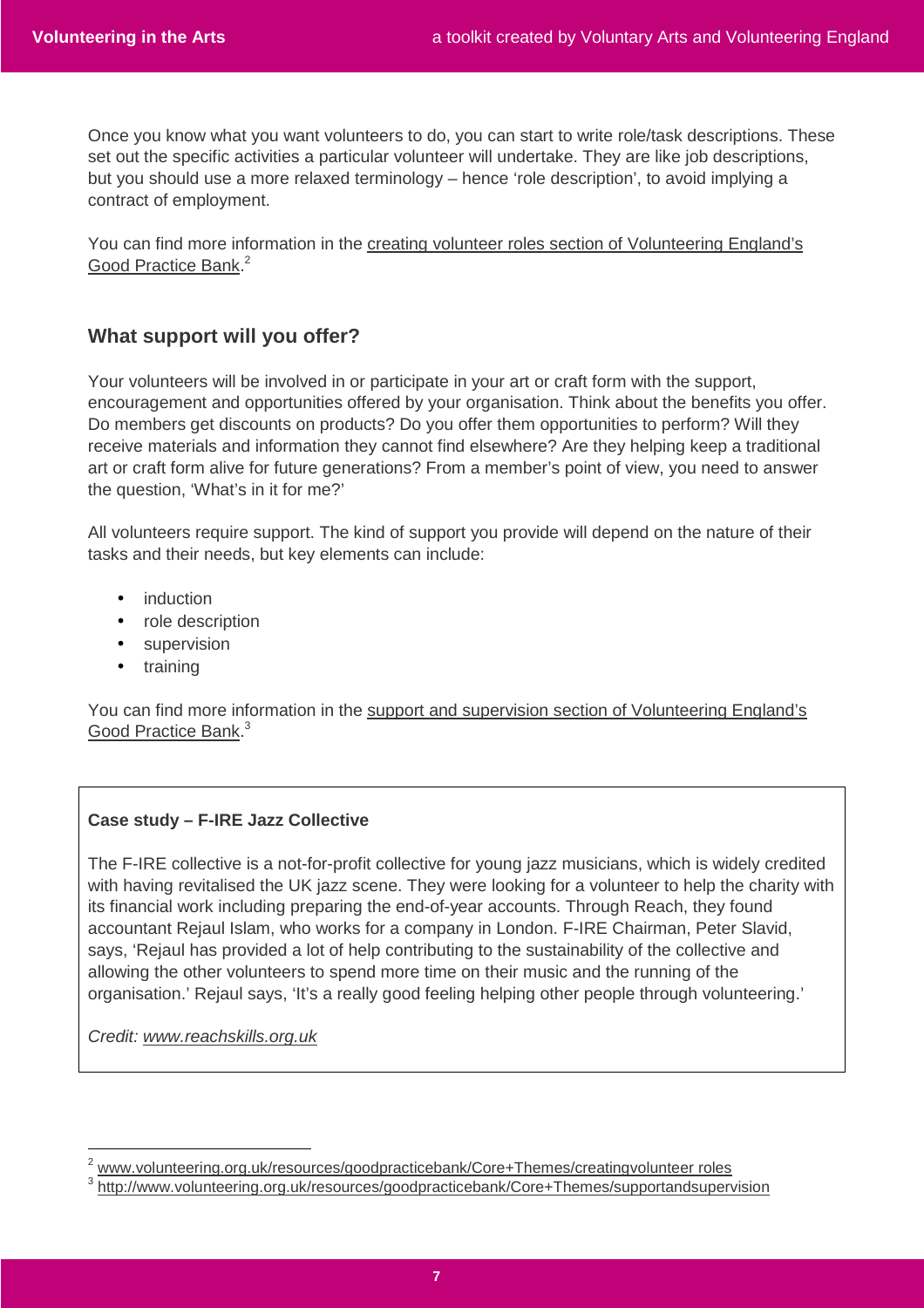# **How will you select?**

In some cases, volunteering selection can be very informal and focus on an introductory chat about the role and the potential volunteer's interests. But if the role has some degree of responsibility – such as working with people, managing the box office, or working behind the scenes (on lighting or stage design, for example), then the selection procedure might need to be more formal.

Key elements of selection can include:

- application forms
- references
- **•** interviews
- criminal record checks (especially if volunteers are working with children or vulnerable people)
- health checks
- equality and diversity

You can find more information about selection and all aspects of the volunteer recruitment process in Volunteering England's Recruitment Guide.

# **Finding volunteers**

There are many ways of finding volunteers and these will differ from area to area, but there are some key things to consider.

You may wish to start with your current members, audiences and participants, as they already have a connection with the group or organisation. Advertising through other voluntary arts groups in the area might also be a good idea.

### **Finding volunteers – think beyond your group or community**

Recruitment can be through:

- word of mouth
- your local volunteer centre
- advertising
- talks
- flyers
- events
- open days
- inspirational case studies
- taster or sampling sessions
- editorial press features or articles
- promotional campaigns such as Make a Difference Day, Volunteers Week, Voluntary Arts Week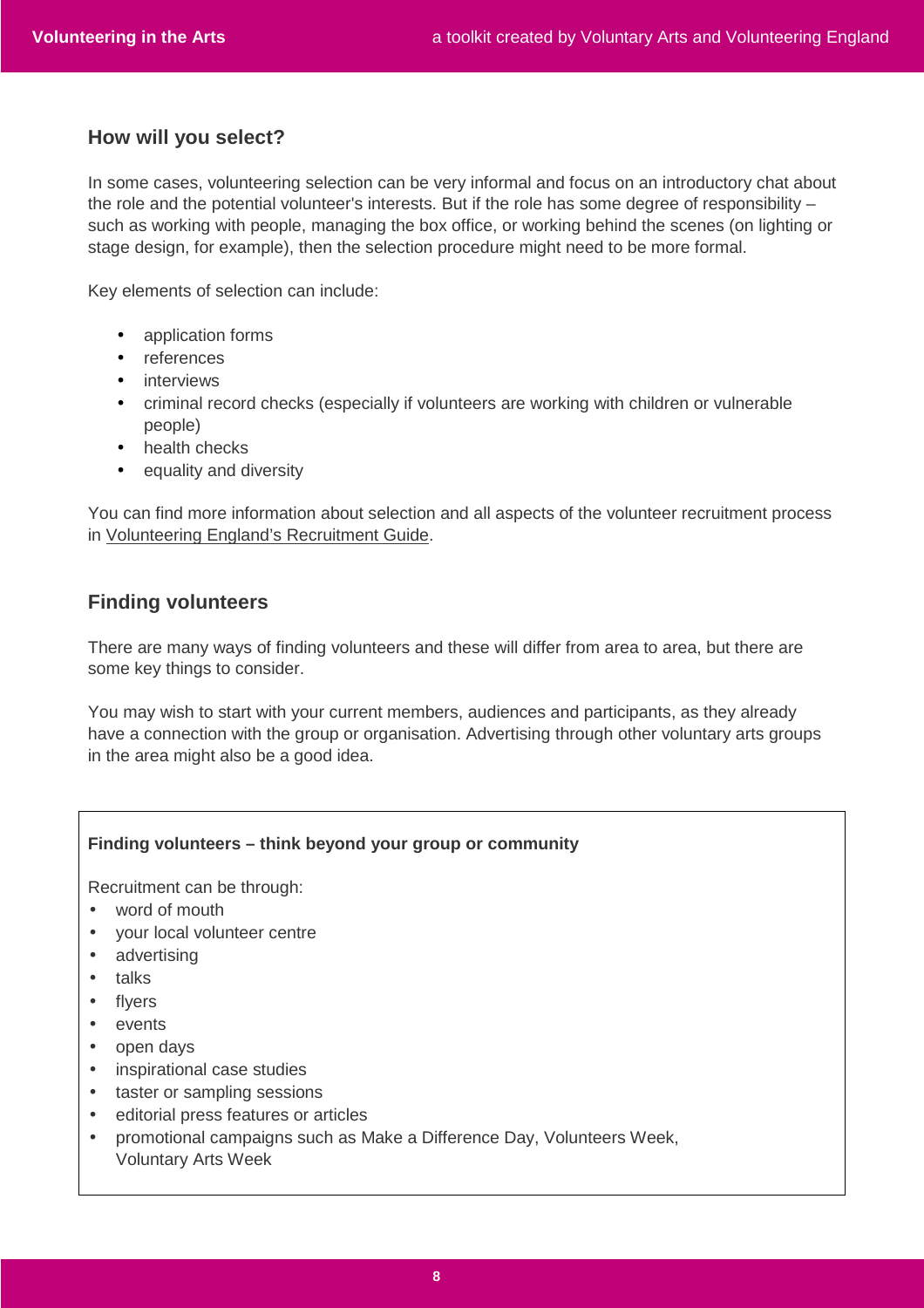#### **Volunteer centres**

Volunteer centres are local organisations providing support and expertise within the local community to potential volunteers, existing volunteers and organisations that involve volunteers. Their brokerage support quickly matches interest to local opportunities. They can help you design volunteer roles, advertise them and find the right volunteers for you. They can also signpost potential volunteers to you or advertise your group more widely.

More information about them, what they do and contact details of your local volunteer centre can be found on the Volunteering England website.<sup>4</sup>

### **Councils for Voluntary Service**

If you don't have a volunteer centre in your area, your local Council for Voluntary Service (CVS) may be able to help you. More information is available on the NAVCA website.<sup>5</sup> Local CVSs also offer lots of training and support, including help with fundraising or creative alliances with the wider local voluntary and charitable sector. Many volunteer centres are based within their local CVS. It is worth making contact with them to see what type of help and advice they can offer, including support with capacity-building training or help with securing further funding.



### **Do-it.org.uk**

 $\overline{a}$ 

Do-it is a national online database of volunteering opportunities in the UK. It is managed by YouthNet and is extremely well used. You can register both volunteer vacancies and groups on there. You can also encourage volunteers to use it if they want to find different or new volunteer opportunities.

### **Specific types of volunteers**

There are many types of volunteering opportunities that can be offered within an arts/cultural setting. The list is endless – from administration to project development, to name but a few. Identifying what type of support you need is crucial to the whole process. Don't forget too that having experienced volunteers on your board can also add value to your planning processes and strengthen the skill base of your management committee.

4 http://www.volunteering.org.uk/WhatWeDo/Local+and+Regional

<sup>5</sup> http://webdb.navca.org.uk/home.aspx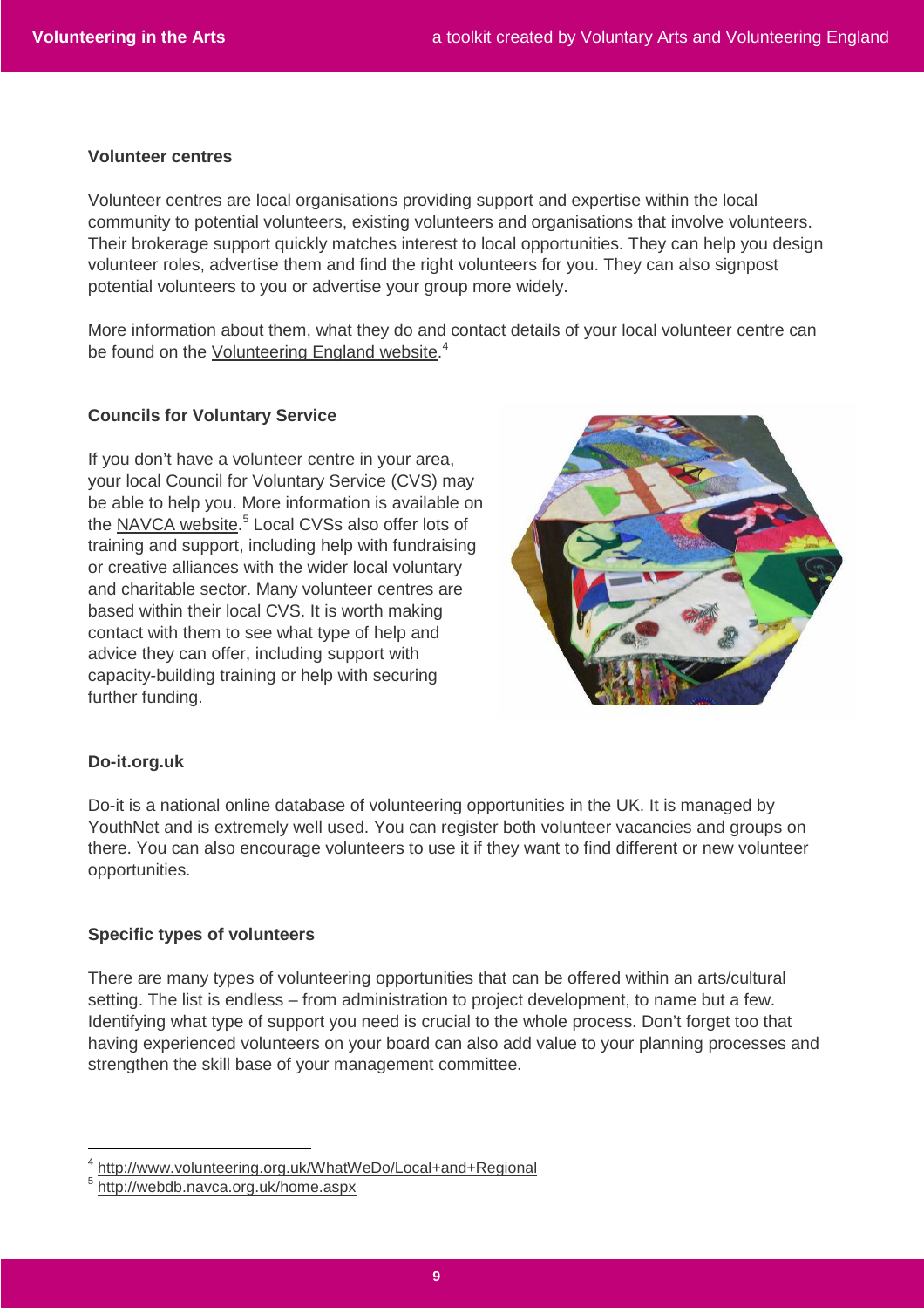- younger people 6
- $\bullet$  older people
- $\bullet$  trustees<sup>8</sup>
- $\bullet$  skilled people<sup>9</sup>
- $\bullet$  professionals<sup>10</sup>
- $\bullet$  media and communications professionals<sup>11</sup>

### **Marketing**

Don't forget to:

- describe the volunteer role and what key skills are required
- give details of when it's available
- say where the volunteering will take place
- explain how much time individuals will need to commit to the role
- explain what's in it for them
- give the name of a key person on all your publicity materials
- recruit where possible for volunteers for skills needed so you can plug any skill gaps in your organisation or group

 $\overline{a}$ 

<sup>&</sup>lt;sup>6</sup> http://vinspired.com

<sup>7</sup> http://www.csv-rsvp.org.uk/site/home.htm

<sup>&</sup>lt;sup>8</sup> http://trusteenet.org.uk/jobs-search

<sup>&</sup>lt;sup>9</sup> http://www.reachskills.org.uk

<sup>10</sup> http://www.bitc.org.uk/community/employee\_volunteering/prohelp/index.html

<sup>11</sup> http://www.mediatrust.org/get-support/one-to-one-support/media-matching/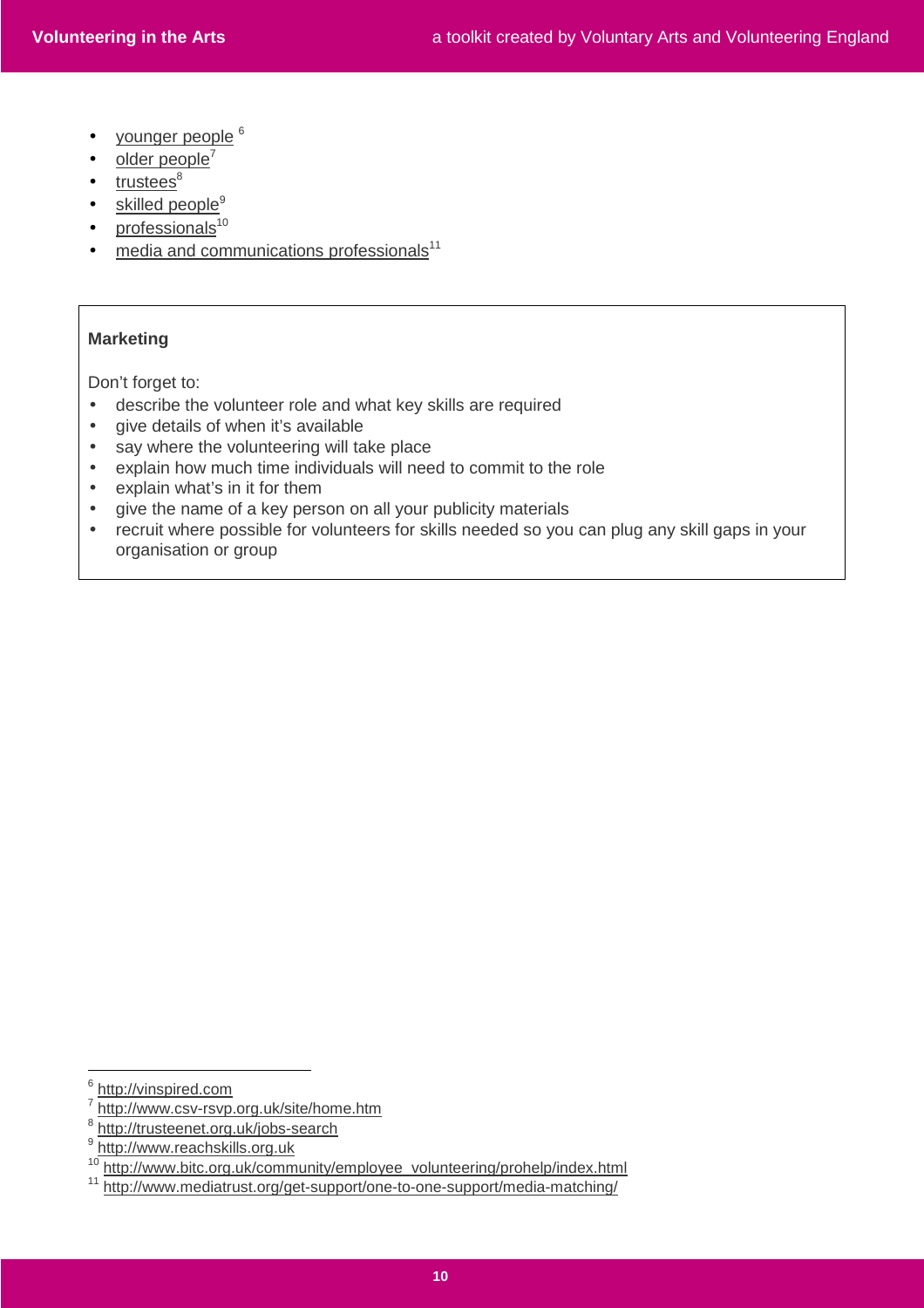# **3. Equality and diversity**

Looking for volunteers like the ones you have is a sensible approach to recruitment, with one proviso: if you don't look beyond your existing group you could become a clique, or be seen to be excluding others on purpose. Make sure your recruitment isn't discriminatory in any way. Publicise your group well, work across cultural boundaries and be prepared to welcome new members who aren't 'just like you'.

There are many benefits to working with a more diverse group of volunteers, including:

- the positive impact of fresh approaches to the organisation's work
- incorporating a wider range of ideas might help your organisation to improve its service and work more efficiently to fulfil its aims
- reflecting the local community can boost an organisation's credibility and improve its ability to focus on local needs
- offering everyone a fair chance to contribute and avoiding the exclusion of people through labelling

### **Case study – Star and Shadow Cinema (Newcastle-Upon-Tyne)**

The Star and Shadow Cinema is a registered Community Interest Company and is run entirely by volunteer members, including those who first language is not English. The aim is to show a truly independent programme of inspirational and inspired films as cheaply as possible, as well as provide a venue for artists and musicians of all varieties. The Star and Shadow Cinema is a cosy venue, a haven from the mundane mainstream of film and music plus a nursery for independent creativity and thinking. The cinema also includes a social space with quiet bar and cafe. The Star and Shadow has built up an expertise in working with volunteers who are new to the area, providing real opportunities to gain work experience or learn new skills.

# **Policy**

It's a good idea to have an equality and diversity policy that covers how and where you will recruit. At its simplest, such a policy states that the group or organisation will not discriminate directly or indirectly on the basis of differences other than suitability for the role.

As well as saying what it won't do, an equality and diversity policy can include a statement about how the group or organisation will aim to create an inclusive environment, including positive action. Positive action involves encouraging less represented groups, for example black, gay or disabled members of the community, to volunteer.

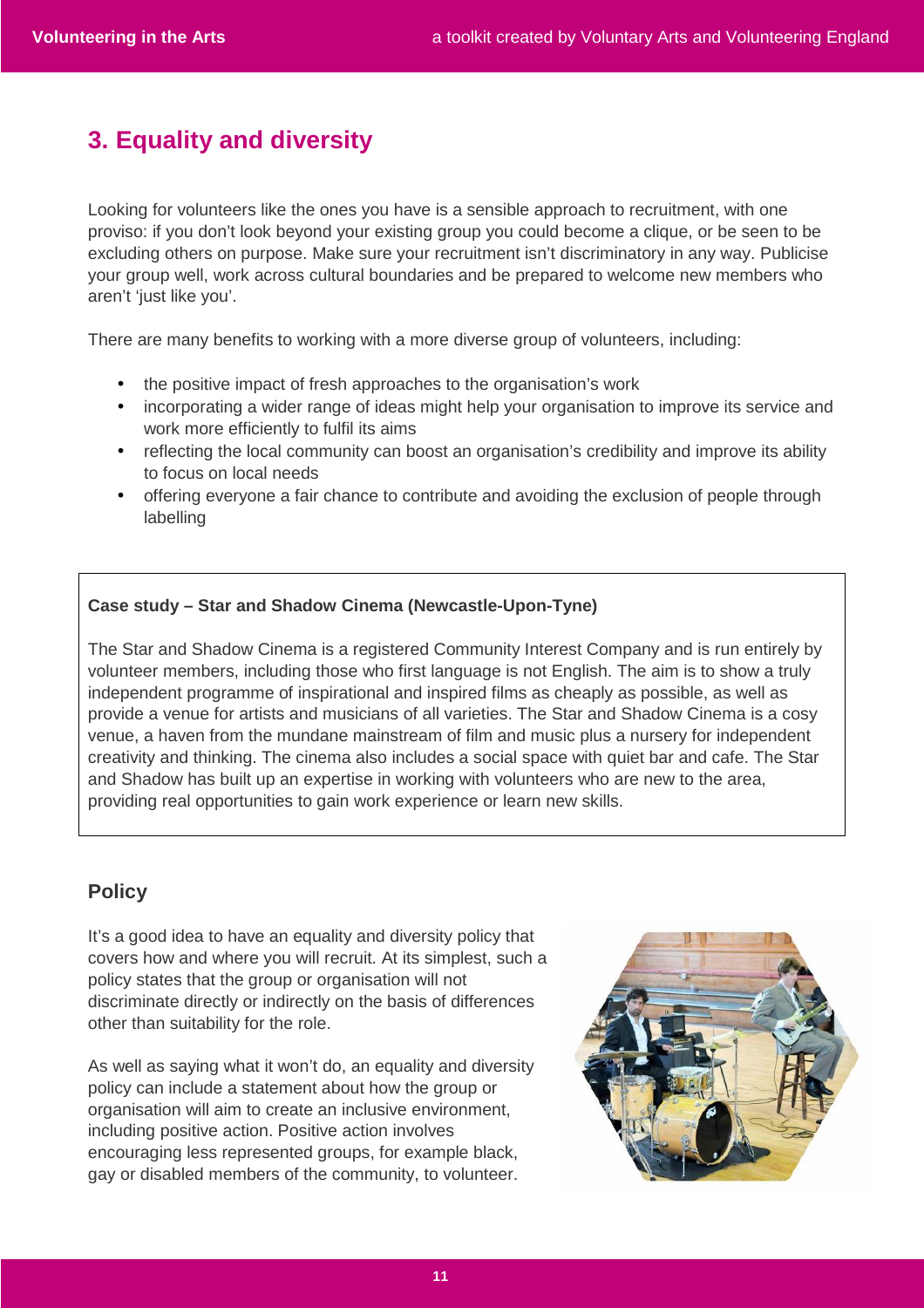### **Be aware of potential barriers**

Remember, ensuring that everyone has an equal opportunity to participate in your activity doesn't mean just thinking about disabled people. People can be excluded by factors such as their financial situation, the time available to them, and their childcare or caring responsibilities.

Some of the things you might want to think about include:

- physical accessibility of the venue or location
- requirements of the role, such as time commitment
- whether you can cover travel expenses
- if you can provide childcare or cover the cost
- is there a religious aspect to your organisation or activity
- does a role require a volunteer to be CRB checked
- is involvement in your group or organisation restricted to a particular group of people, e.g. women? Is this relevant or necessary
- do you have a welcoming and friendly atmosphere
- are there long-standing members who can act as mentors to newly recruited volunteers
- is information in easy-to-read format with appropriate illustrations and images
- do you have a disabled spokesperson who can act as advocate on behalf of the group or members
- are you able to provide appropriate tools, resources, kit and software to people with a disability

# **More information**

You can find more information in the equality and diversity section of Volunteering England's Good Practice Bank.<sup>12</sup>

#### **Volunteer policies**

 $\overline{a}$ 

A volunteer policy (including health and safety) sets out what potential volunteers can expect while volunteering for your organisation and, vice versa, what you can expect from them. It ensures that everyone knows where they stand and provides clear procedures on what happens if anything goes wrong. It also sends a message that you are a volunteer-friendly organisation and have really thought about the kind of opportunities that you provide. Make sure occasional or episodic volunteering opportunities are included within your policy.

<sup>&</sup>lt;sup>12</sup> http://www.volunteering.org.uk/resources/goodpracticebank/Core+Themes/equalopportunitiesdiversity/ Equality+and+diversity.htm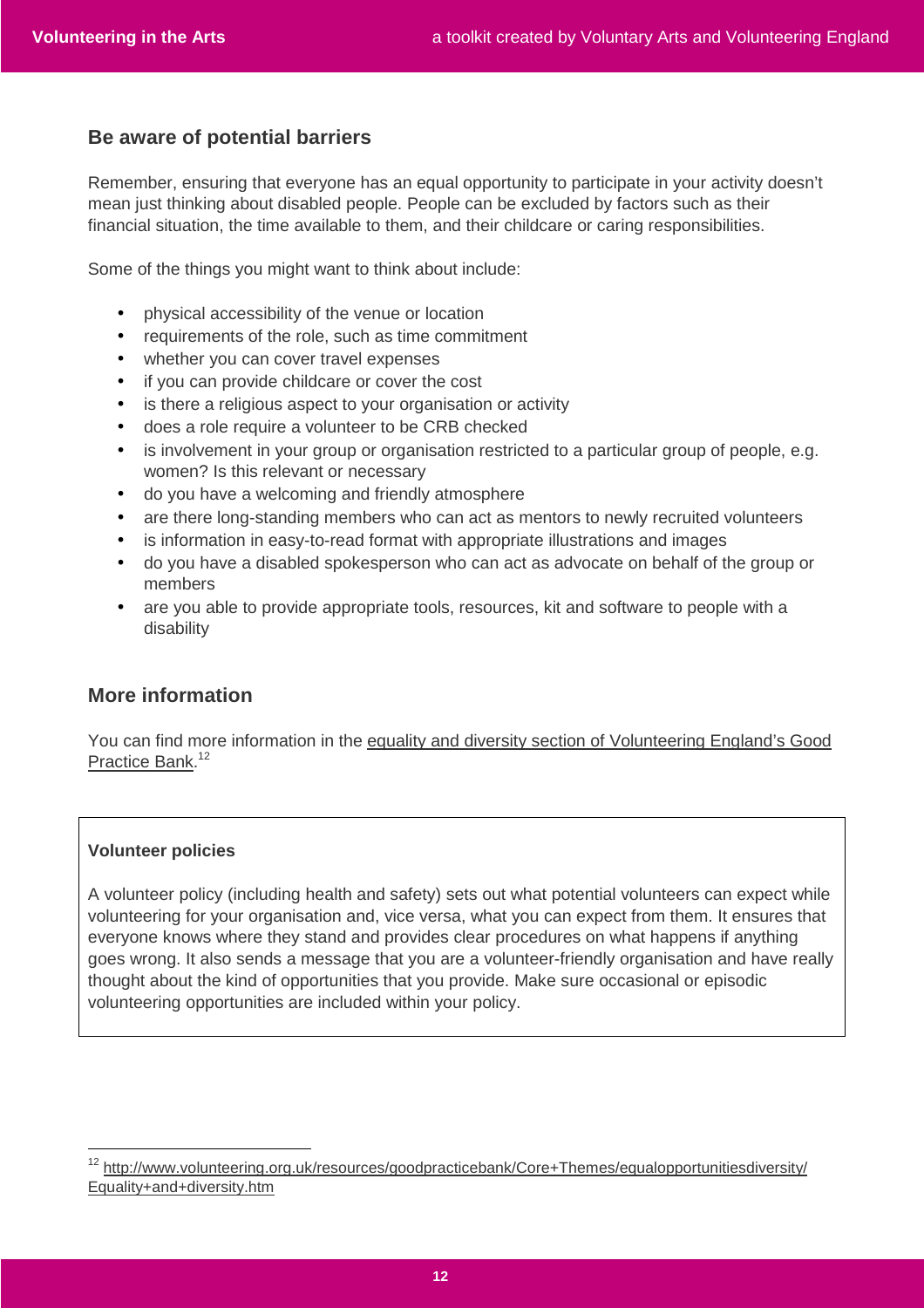# **4. Retaining volunteers**

Although it's not always possible (or desirable) to keep the same volunteers for a long period of time, it's worth looking at what you can do to reduce the turnover of volunteers in your group or organisation. After all, you've already gone through the process of recruiting, inducting, training and supporting the volunteers. In addition, when they leave they may take a wealth of knowledge and experience with them.

If you follow the guidance in this toolkit you should be on your way to creating a volunteer programme that people want to stay involved with.

### **Aspects of a volunteer project that is likely to retain volunteers**

- vision and direction
- training and accreditation
- supervision and feedback
- responsibility and progression
- equal opportunities
- health and safety

# **Create rewarding roles**

You should build retention into your volunteer programme before you even begin recruitment – by creating roles that are attractive and rewarding, as well as meeting your core objectives.

When drawing up a role or task description, think about what you need and want the volunteer to do. What is there in the role that would attract and keep volunteers? Is it a chance to learn new skills and meet new people, or an opportunity to put existing skills and knowledge to good use? Can the role be a springboard into other activities?

#### **Case study – The Players' Theatre**

Australian Scott MacKay came to London from Queensland with a strong marketing background. Through Reach, he was taken on by The Players' Theatre to promote their Victorian Music Hall shows. Players' Director, Bill Hanlon, says, 'Scott is very energetic in following up on leads to help make sure every show is full and he helps design promotional materials. Scott now has a paid job as a publications officer in London but he is still giving his time to help the Players' Theatre.'

Credit: www.reachskills.org.uk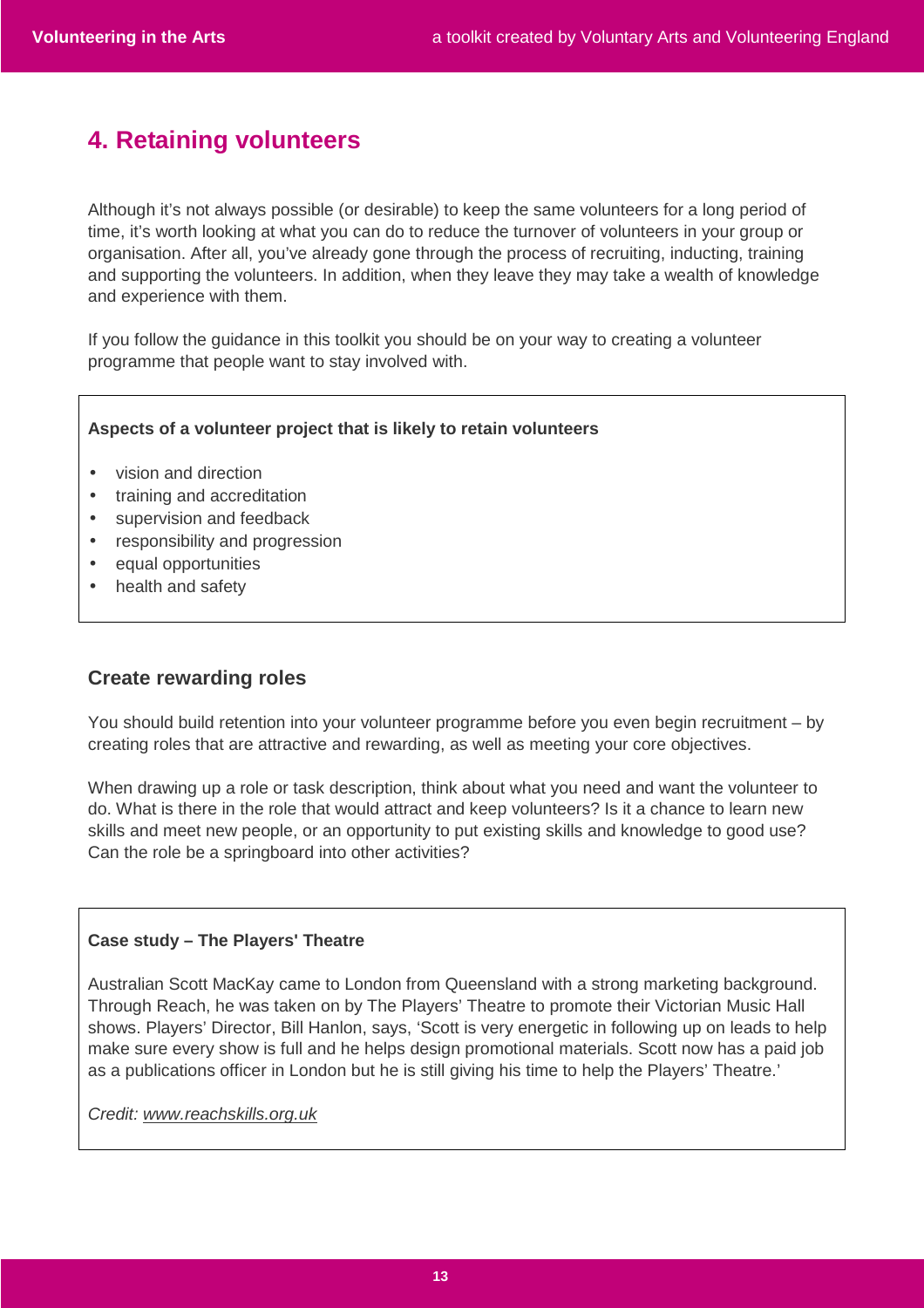# **Be aware of motivations**

Being aware of a volunteer's motivations is useful because it can help you plan the volunteer's journey during their time with your organisation and ensure you meet their needs as well as your own. An informal chat at the recruitment stage can be a helpful way of discovering a person's motivations for wanting to volunteer with you.

Motivations may include:

- learning new skills
- using existing skills
- addressing a specific problem in the community
- having fun
- gaining work experience
- feeling useful
- getting out of the house
- making new friends
- improving levels of health and wellbeing

Remember, too, that motivations can change over time, which makes ongoing communication with your volunteers very important.

### **Support and supervision**

Providing good support and supervision helps to retain volunteers by:

- helping you identify problems and solutions early
- ensuring you know how they're feeling about their role
- identifying external issues that may impact on their volunteering
- making them feel valued
- having clear goals and aspirations
- giving real opportunities to assess progress by either one-to-one reviews or appraisals

# **Reward and recognition**

Volunteers are more likely to stay with you if they feel they're an important part of the organisation. There are many ways of doing this, and different people value different forms of recognition. Therefore, you'll need to think about your own situation and volunteers, but some suggestions are:

- involve volunteers in discussion and decision making
- hold celebration events
- provide certificates after a certain length of service or at the completion of a project
- formal accreditation, e.g. NVQs
- identify opportunities for additional responsibility
- ask longer-term volunteers to mentor or buddy new volunteers
- develop specific social activities such as group lunches or coffee mornings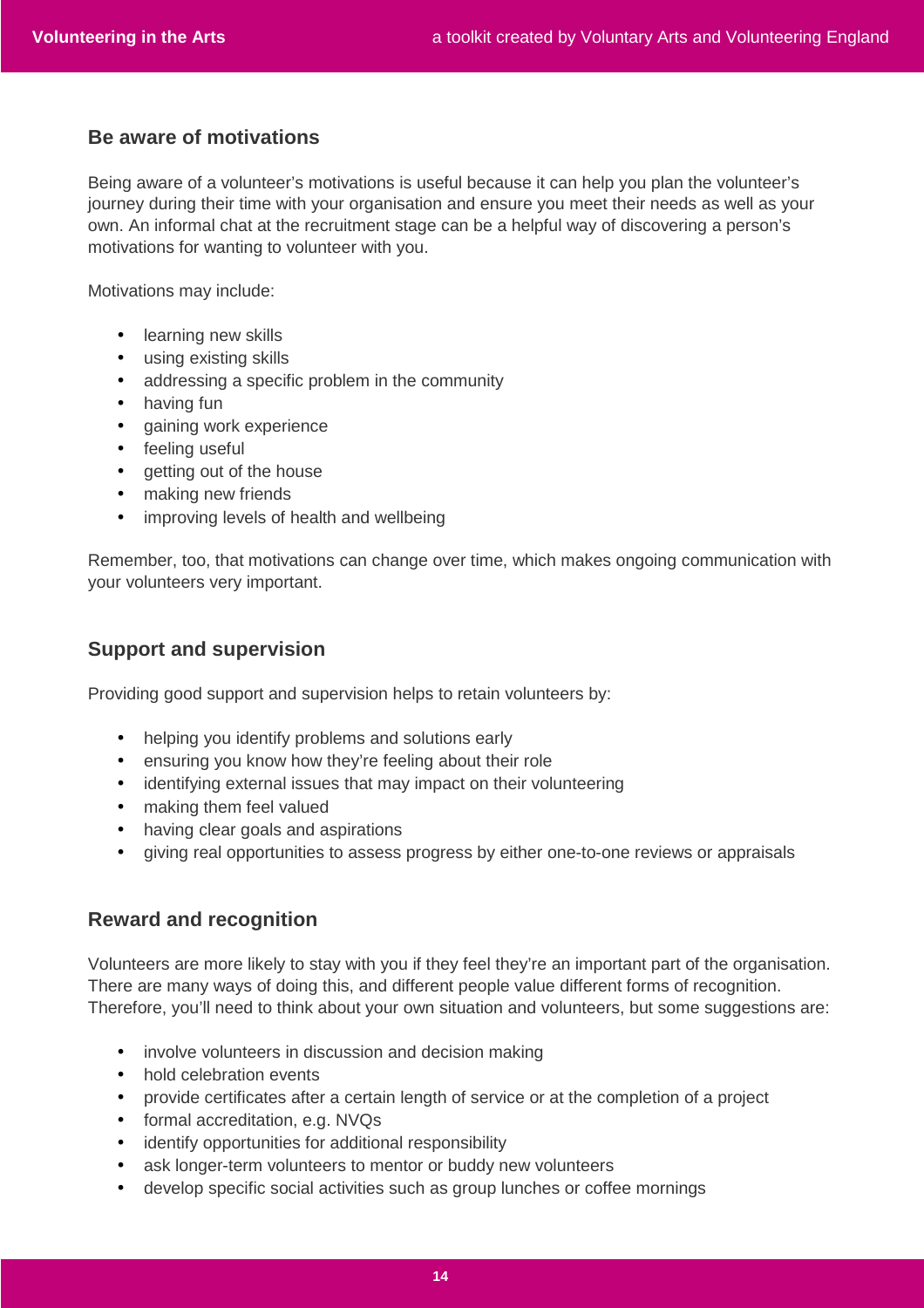- remember to say thank you
- provide training

### **Gifts**

Some organisations like to reward their volunteers with gifts. This is okay as a one-off, but any regular gift could be seen as payment, which you want to avoid as it could confer employment rights on the volunteer.

The rule of thumb is that a volunteer should not be rewarded with anything that either represents a cost to the organisation or that the volunteer could use to make a profit. This isn't to say that an organisation can't reward their volunteers with gifts or free tickets when they leave or after many years of service, but these should be small rewards.

### **Exit interviews**

 $\overline{a}$ 

Whatever you do, volunteers will leave. When they do, exit interviews are useful for finding out why and evaluating their experience as a whole. This will help you to think about your volunteer programme and how to develop it. Some individuals may leave without having an opportunity to meet with you. Where this happens, a quick email, telephone call or short questionnaire can be effective at finding out their reasons for leaving. Feedback from these meetings is imperative in improving service delivery and performance, which ultimately will impact on the overall volunteer experience.



You can find more information in the reward, recognition and retention section of Volunteering England's Good Practice Bank.<sup>13</sup>

<sup>13</sup> http://www.volunteering.org.uk/resources/goodpracticebank/Core+Themes/retention/index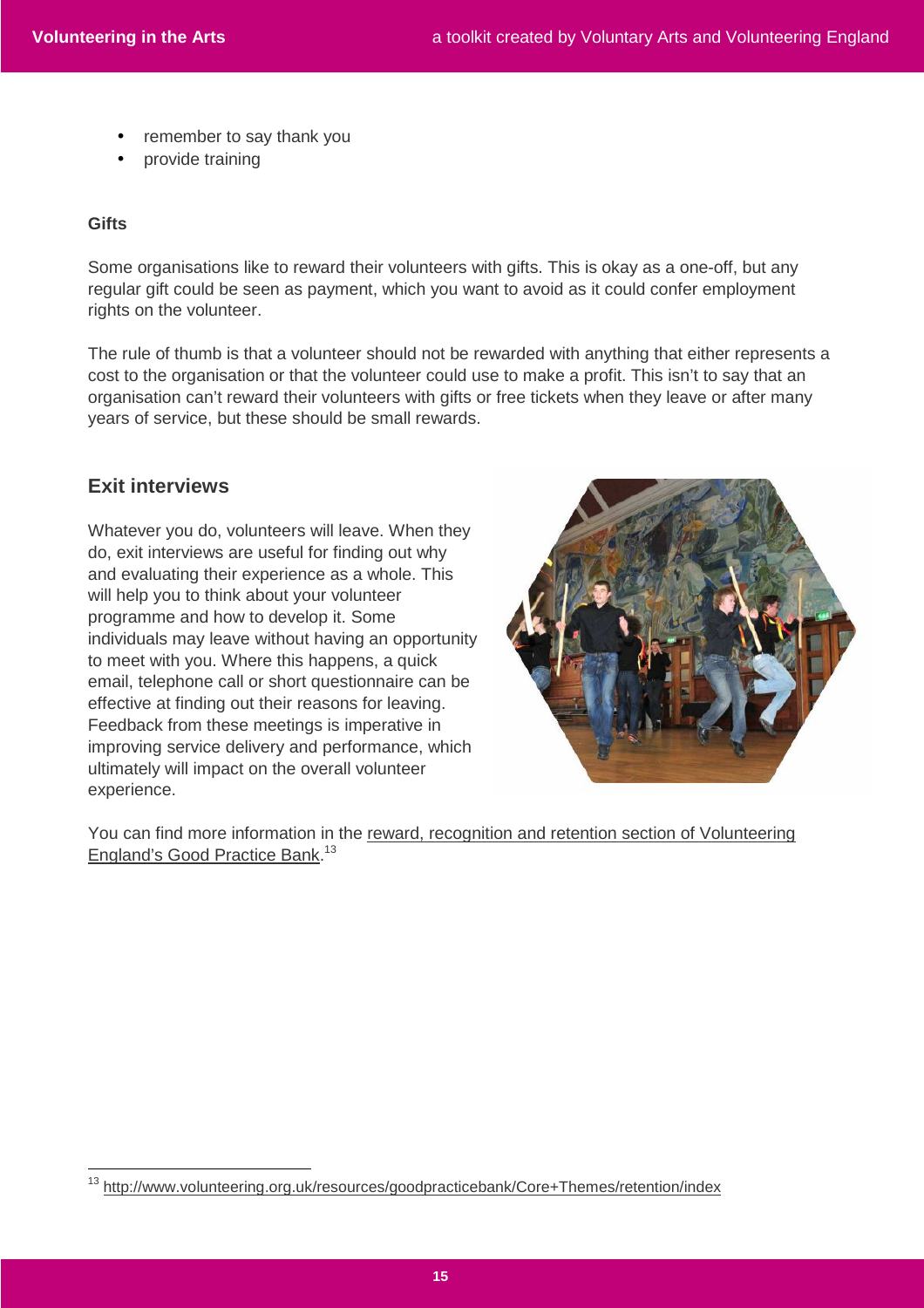# **5. Induction and training**

The purpose of induction and training is to ensure that volunteers are able to carry out their role as effectively as possible.



# **Induction**

Induction introduces new volunteers to the organisation and their role in it. You may want to consider putting together an induction pack that contains most of the information. You might also send this to anyone who enquires about, or shows an interest in, volunteering with your group or organisation so they can make an informed decision about taking up an opportunity. Key volunteers who have been with you for some time can be very helpful in this process and some really welcome the opportunity of playing a part in designing key documents.

### **Pre-arrival**

This forms part of the recruitment process and will consist of any information about the organisation and the role that you send the volunteer before they start with you, such as:

- details about your organisation and what it does
- volunteer role description(s)
- contact details and address, including directions and/or map of how to get there
- an application form
- a volunteer handbook (if you have one)

#### **Organisational induction**

Induction should cover what the organisation's goals are and how it goes about achieving them, as well as helping the volunteers understand where they fit within the organisation as a whole. You might include:

- background/history of the organisation
- mission statement
- services provided and client groups
- organisation chart
- talks from paid staff and established volunteers about their roles in relation to volunteers and the organisation as a whole
- case studies and personal quotes
- personal testimony can add depth and scope to induction discussions, such as current number of volunteers, number of hours they commit, and examples of how volunteers have used their volunteer experience to enrich their lives or improve their levels of employability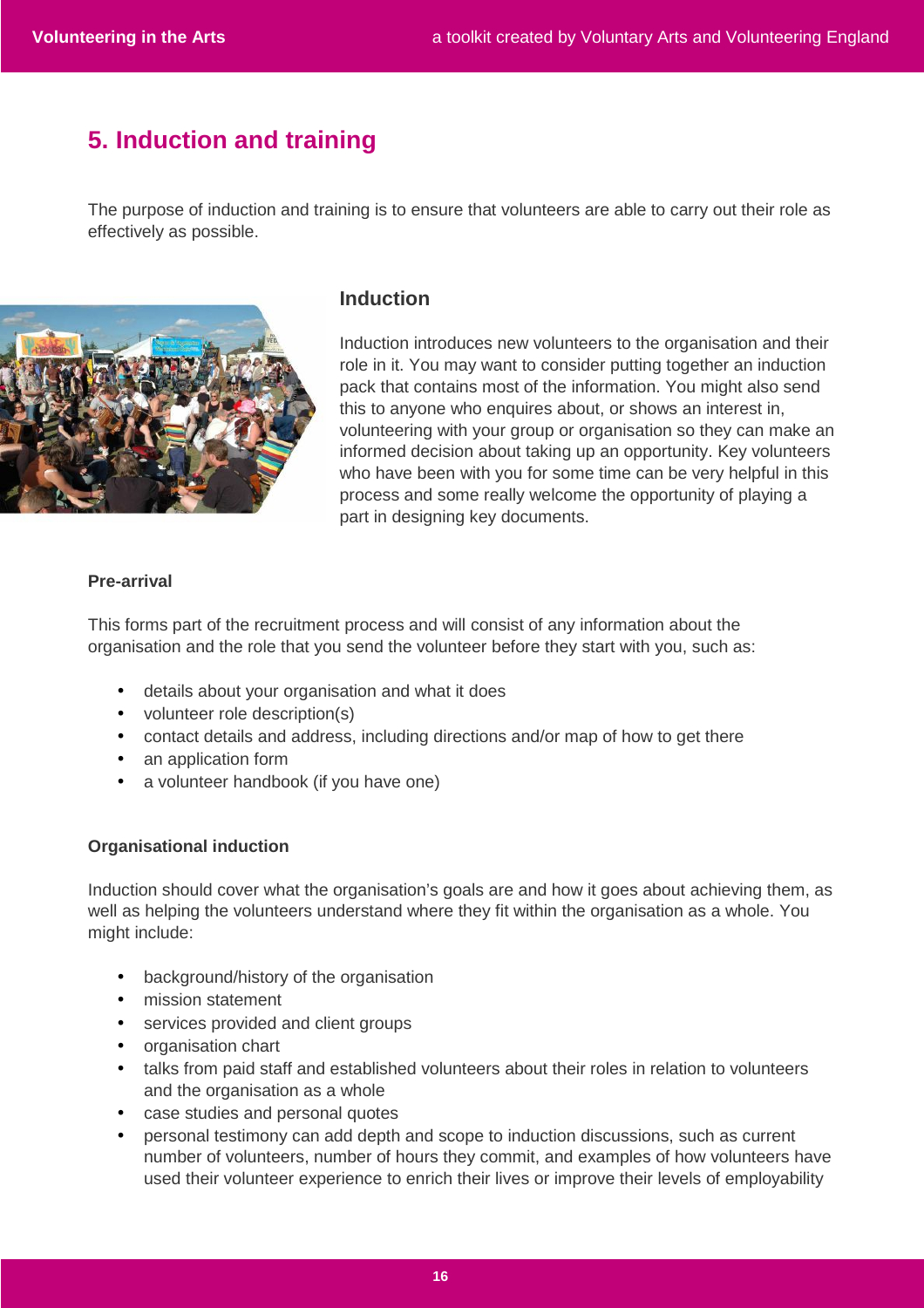### **Local induction**

You need to make sure that volunteers have a clear understanding of their role and how they will carry it out, as well as site-specific information and guidance on support and supervision mechanisms, such as:

- health and safety issues, e.g. first aid procedures, accident reporting, policy on smoking, emergency exits and evacuation procedures
- financial issues, e.g. how to claim expenses (and what can be claimed)
- volunteer agreement (what the volunteer can expect from the organisation, and vice versa)
- arrangements for support and supervision, including, if appropriate, allocating a key member of staff, mentor or buddy
- problem-solving procedures (discipline/grievance/complaints)
- training programme/training needs identification process
- relevant policies, e.g. confidentiality, data protection, phone/internet use, computers

### **Induction**

Key elements to include:

- introduce new volunteers to other staff and volunteers
- show them around the building
- explain who they can go to if they have any questions or problems
- show them where they will be based and any equipment they will be using
- let them know about breaks
- explain how to claim expenses and what forms they will need to use
- ask them to shadow other experienced volunteers or paid members of staff
- give an overview of all key health and safety issues

#### **Group versus individual induction**

The way you approach the induction process will depend on a number of factors, including the number of volunteers you have starting at the same time and the amount of space you have for group activities.

Group induction can take less time overall, and allows for discussions to take place where appropriate. It can also enable volunteers to start to build relationships and provide a support system for each other.

On the other hand, if you only have volunteers starting from time to time, it might put them off if they have to wait a while for others to join and form a group, so it could be as well to start people one at a time.

Some things might be covered more effectively in a group, for example confidentiality, and you may choose to wait and deal with that as part of a specific training session when you have more people to contribute to the discussion.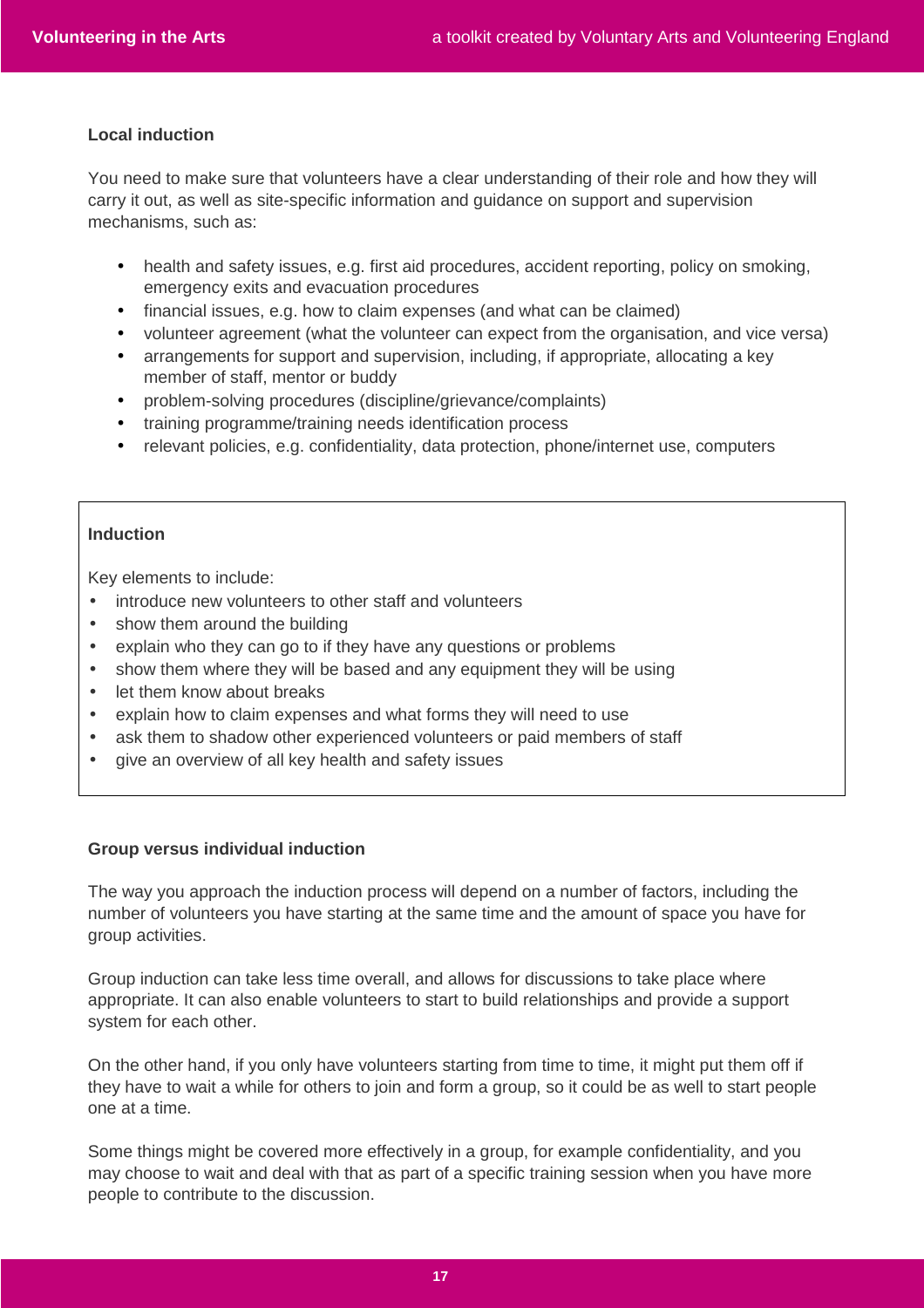### **Case study – Durham City Council – Brass Festival**

Brass is a celebration of a musical culture: the result of imaginative collaborations and commissions, constantly pushing the boundaries of what brass music is and can be. Through an ongoing partnership with Durham Music Service, Brass is enabling young people to volunteer alongside some of the most inspiring bands and artists in the world. Brass offers a diverse and adventurous line-up, packed with outdoor theatre, international collaborations, opera, dance and community activity. Volunteers are given specific inductions for specific roles, including chaperoning bands to gigs, educational workshops around the country, festival stewards, marketing distributors and enthusiastic communicators. Jose Santana, a 2010 Brass volunteer, says, 'It's great to be involved with a sensational international music festival and liaise with some brilliant people from all over the world.'

# **Training**

Providing useful and relevant training helps volunteers develop their skills and competency, and can also motivate them to increase their involvement.

The training your volunteers receive will depend entirely on their roles, and on the number of volunteers you need to train at any one time. Initial training may be required to enable the volunteer to carry out their role effectively, and, depending on the role, may take hours, days or weeks to complete. Ongoing or refresher training may also be required to keep volunteers skills up to date, or to enable them to develop within the organisation and take on further tasks.

However you decide to address your volunteers' training needs, the key is to make sure that it is designed around their roles. Current volunteers can be extremely useful in helping identify the elements where they feel some formal training would be useful, and they will be able to feed in examples of situations that could form interesting case studies for discussion. Experienced volunteers might even find it interesting to deliver, or at least co-deliver, elements of a training programme for new volunteers.

### **On-the-job training**

The most common way of training volunteers and probably the most economical is on-the-job training. This is most appropriate if you only take on one volunteer at a time and the work they'll be doing is relatively straightforward.

A member of staff, or another volunteer, will show the volunteer how to do a task and then supervise them as they do it. This method is effective as long as the person doing the training takes care to make sure the new volunteer really understands what they are meant to be doing, and the volunteer feels able to ask questions.

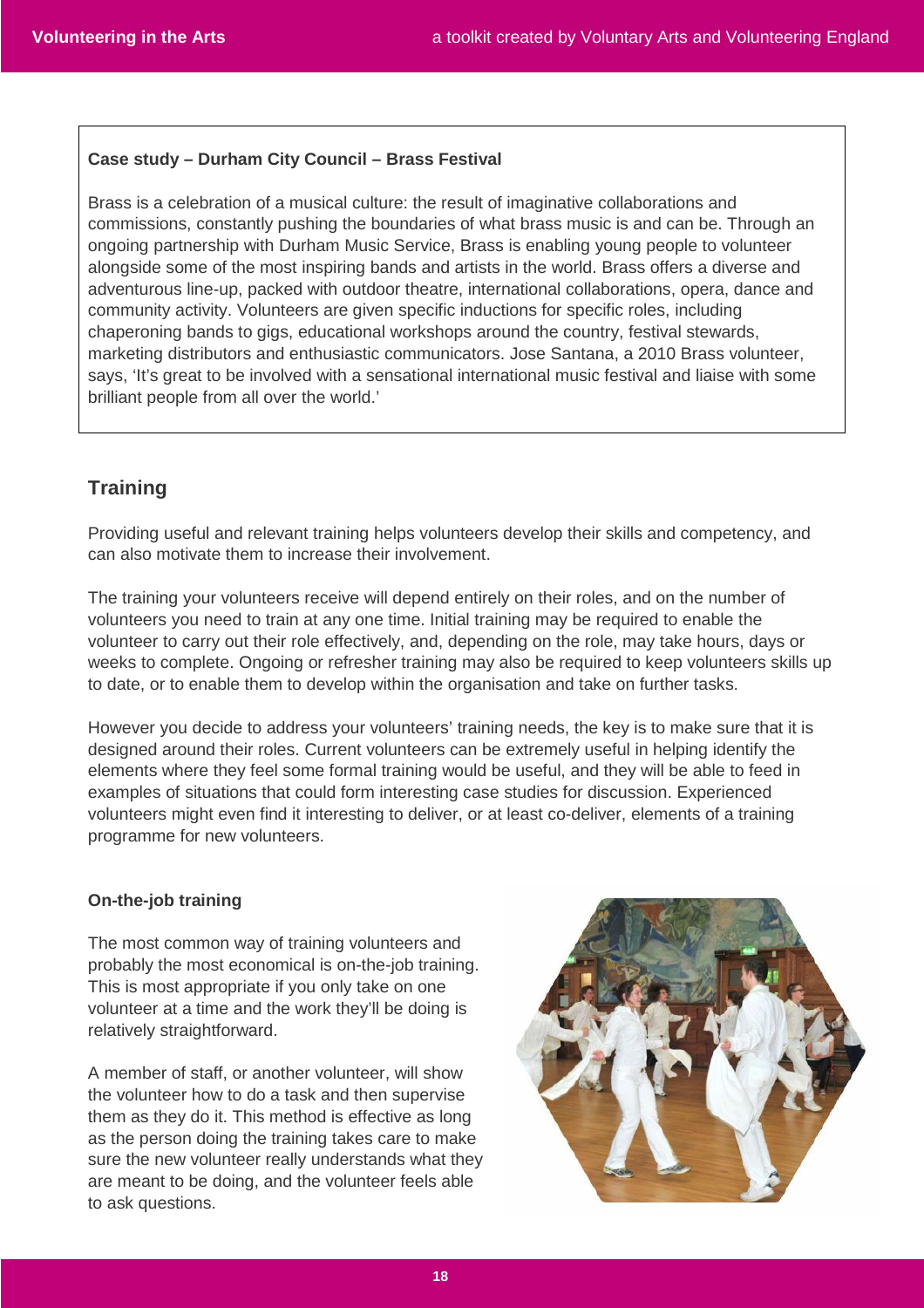### **External trainers**

Alternatively, you can send volunteers on a training course with a trainer from outside the organisation. This can work either with groups or individual volunteers, as you can either send one or two people on a public open course or book the trainer to do the course purely for your organisation. Arts practitioners are often brilliant trainers and are keen to pass on their skills to others, so use their support when possible.

#### **In-house training**

Another method of delivering training is to develop an in-house programme. This works best if you can take on volunteers in groups and you need to train them in fairly complex tasks, ideas or key arts skills.

There are lots of good 'train the trainer courses' out there, too, to enable the people delivering the training to keep up to date on current thinking about learning styles and training techniques.

You might also consider asking volunteers to take part in staff training if it's relevant. As well as saving money and time, it will also introduce volunteers to staff and help them to feel part of the team. Remember, however, to ensure there is a difference between staff and volunteer roles.



### **More information**

You can find more information in the induction and training section of Volunteering England's Good Practice Bank.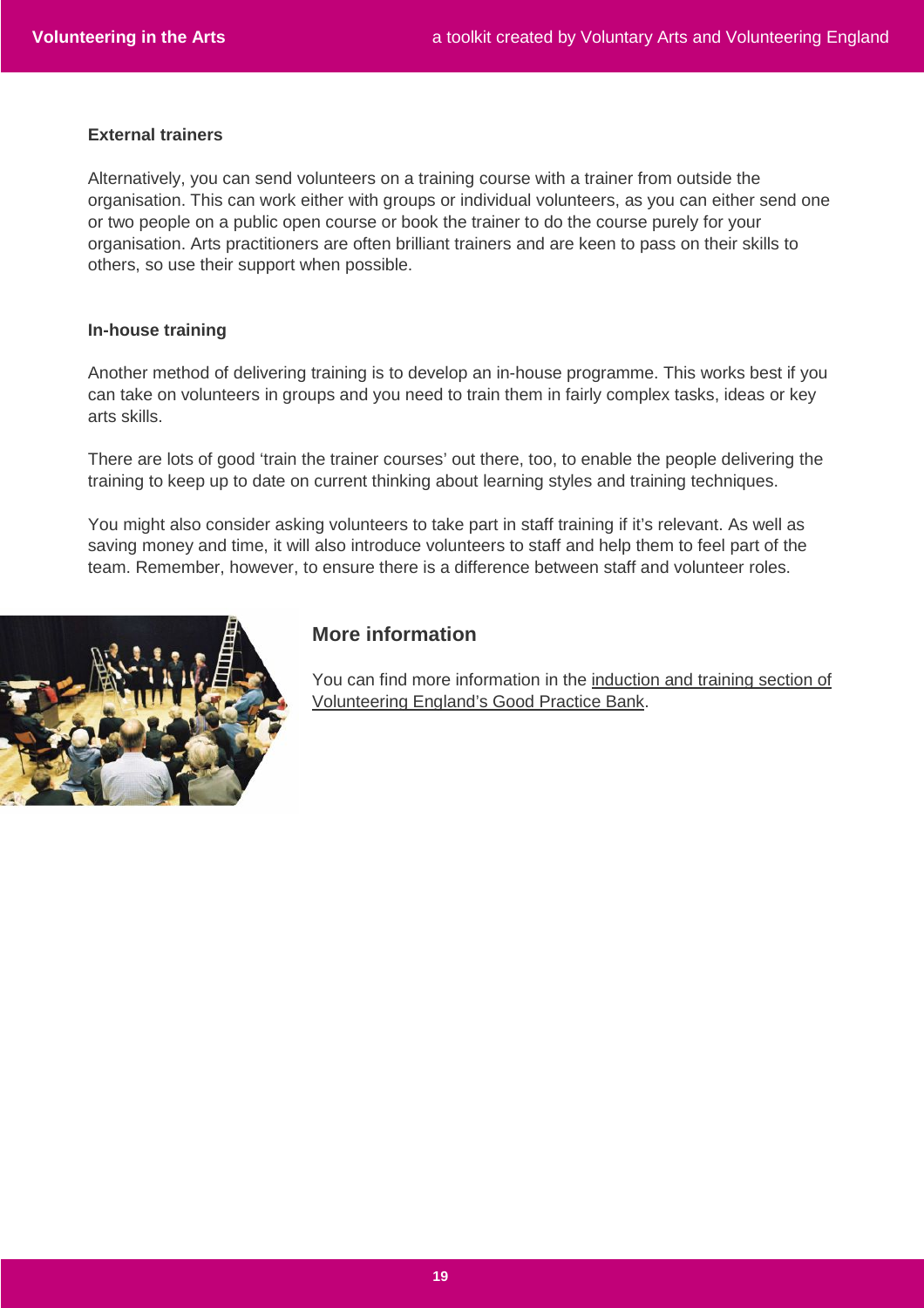# **6. Support and supervision**

All volunteers need support and supervision, but the form this takes will vary. Volunteers at a oneoff event will need support different from what a long-term volunteer needs.

What is important is that support and supervision are appropriate to the role and the individual volunteer. Don't prejudge what support someone might need – ask them. Some people may need a little extra training or on-the-job coaching. Other volunteers may lack confidence, and need reassurance that they are doing things correctly.

### **Peer support**

It's worth considering peer support. This could be through a buddying system, in which experienced volunteers support new ones. As well as providing support for new volunteers, a buddying system is a good way of recognising the expertise of experienced volunteers.

Another option is volunteer meetings. These provide an opportunity for volunteers to collectively contribute to the work and daily life of an organisation, and a chance for them to share their experiences.

You could also hold joint staff and volunteer meetings. This would offer both groups the opportunity to learn from each other and understand their respective roles. It also has the potential to increase the cohesion of your team.

# **Supervision meetings**

One-to-one supervision meetings may not be appropriate for all models of volunteer involvement, but for many volunteers it's a good way of ensuring they have a chance to give and receive feedback.

Avoid supervision being seen as an 'appraisal'. Reassure volunteers that it's a chance to talk in a private space, and that it's as much about you listening to the volunteer as you talking to them.

#### **Questions to ask include:**

- what's going well?
- what problems or concerns do they have?
- are there any other tasks they would like to undertake?
- do they feel there is any support or training they need?
- are they happy within their role?
- can they think of what would improve their volunteering?
- what are their key goals and aspirations for the future?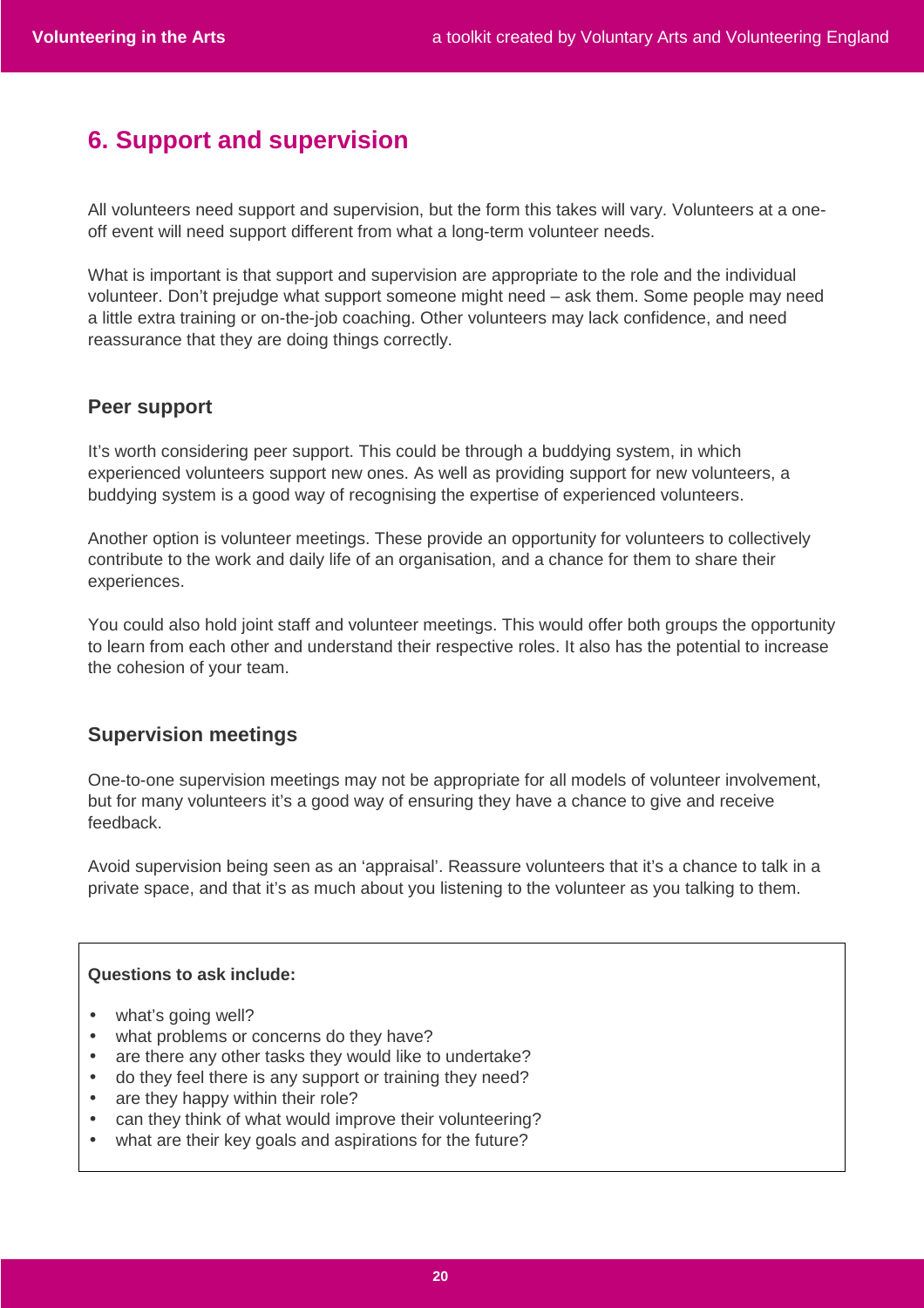Encourage volunteers to raise problems or concerns. It's much easier to deal with a problem at an early stage than let it grow into something which disrupts the work of the volunteer or even the whole volunteering programme.

Give clear feedback. Make sure you let volunteers know when you are pleased with their work. Where there are problems related to the volunteers work or behaviour, don't be afraid to raise them. Always remember that the problem is the behaviour not the individual, and phrase the issue as a shared issue.

# **Other models**

Where regular formal supervision meetings are not appropriate to your involvement of volunteers, you should consider finding other ways of sharing and receiving feedback. The above questions are still likely to be a useful base for such conversations, but of course they may need to be adapted to the situation.

When involving volunteers in a one day-project, you may simply need to chat to everyone involved and make sure they are happy with the training they received and understand what they are doing. Briefings should also form part of one-to-one reviews. These are important to keep volunteers up to speed with key artistic activities such as events, exhibitions, festivals or performances. Volunteers should be aware of their role within these activities and what key responsibilities they will be undertaking.



# **More information**

You can find more information in the support and supervision section of Volunteering England's Good Practice Bank.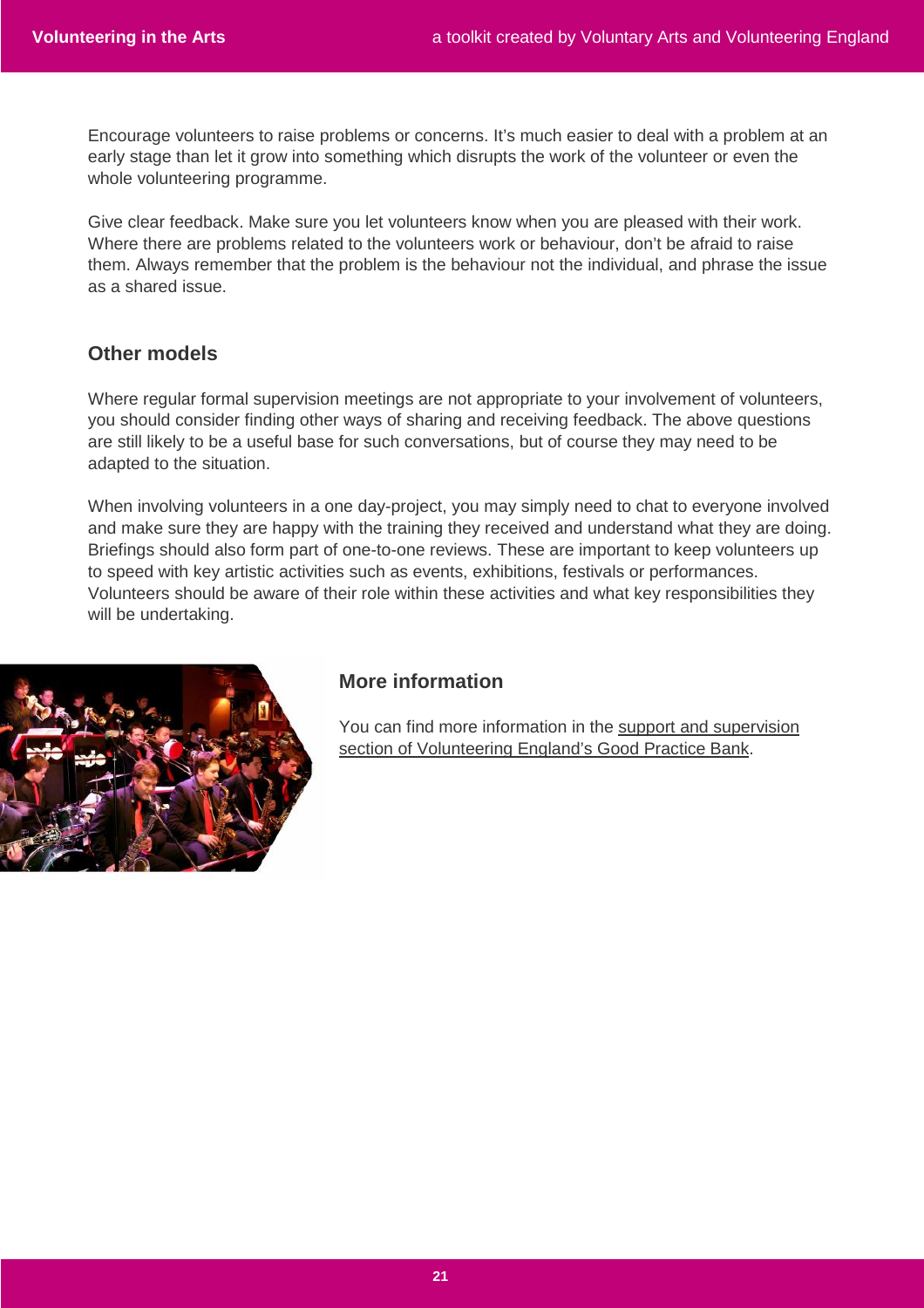# **7. Expenses**

Although unpaid, volunteering shouldn't leave volunteers out of pocket, otherwise it can be difficult to involve a diverse range of people. That's why it's good practice to reimburse a volunteer for all the expenses they incur where possible.

While this should be a straightforward matter, there are a number of legal and good-practice issues to be aware of, including ensuring you don't inadvertently grant employment rights to volunteers.



# **Be open and honest**

The most important thing is to be open and honest with your volunteers from the start. They will then be able to make an informed decision about their volunteering. Be clear about:

- what expenses will and won't be reimbursed
- limits on the amount that can be claimed for expenses such as meals
- the process for submitting expenses claims, especially that receipts will need to be provided

# **Why reimburse expenses?**

By ensuring that no volunteer is out of pocket due to their volunteering, a group or organisation will be increasing the potential number of volunteers that might support it.

Expecting volunteers to cover their own expenses could be a barrier to people with low incomes or little spare cash. It could also deter people who feel that they are already making a significant contribution of their time.

Refunding volunteer expenses is a legitimate financial element of any volunteer programme, so groups and organisations should take account of potential volunteer expenses in funding applications and budgets.

# **Which expenses should be reimbursed?**

In general, any reasonable expense incurred as part of the volunteering activity should be reimbursed. This includes but is not limited to:

- travel, including to and from the place of volunteering
- meals and refreshments
- care of dependants, including children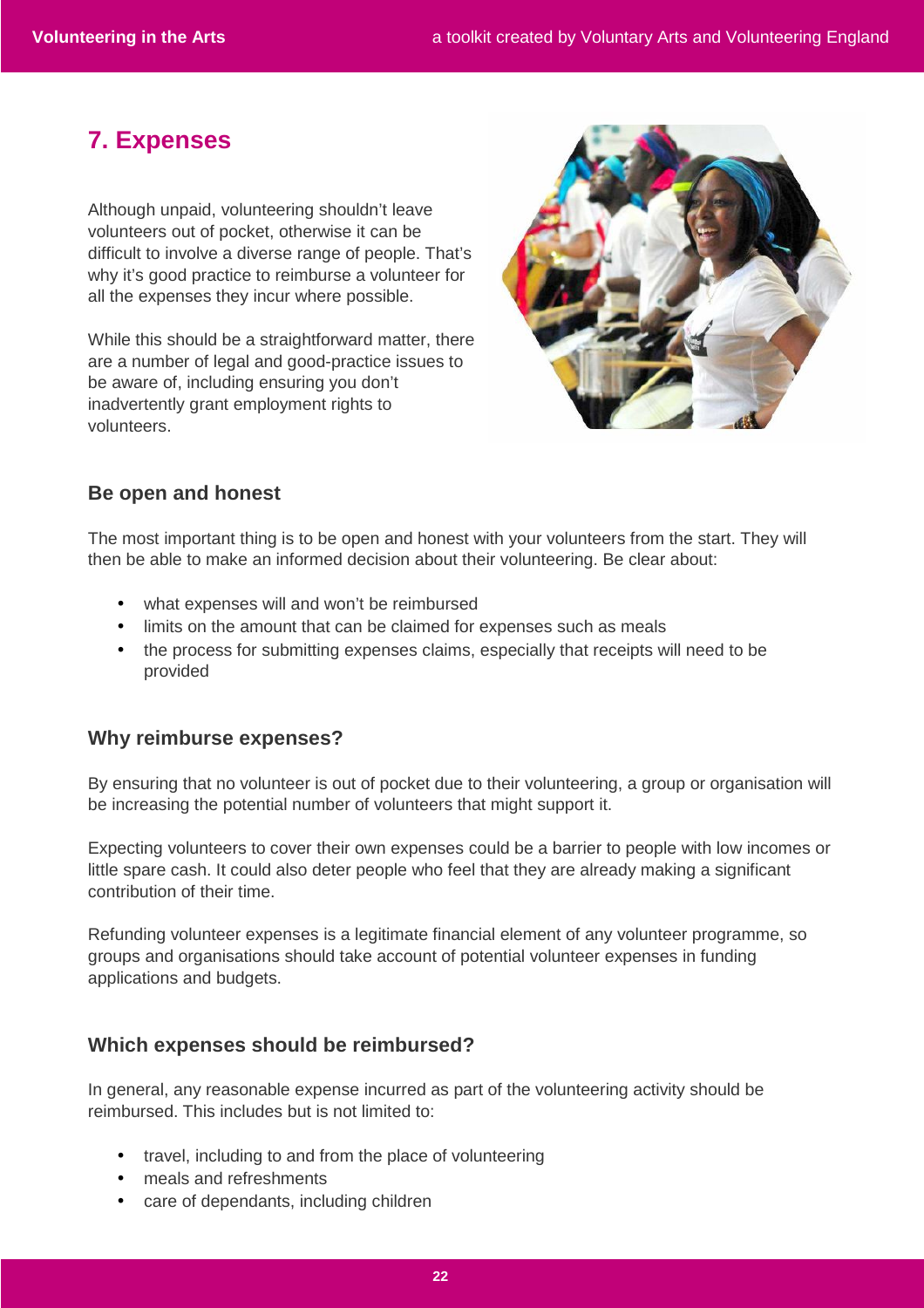- equipment such as protective clothing
- administration costs such as postage, phone calls and stationery

### **What is 'reasonable'?**

Some expenses will be necessary and have a set cost, such as protective clothing and stationery. However, it may be worth considering buying these items centrally and distributing them to volunteers if possible.

For expenses such as meals and refreshments, it may be useful to set a limit. Many organisations do this so it's worth checking to see what others in your area do, or what general local costs are.

### **How to reimburse expenses**

The process of reimbursing expenses should be based on a single, simple principle: only reimburse actual out-of-pocket expenses. This means volunteers submitting receipts that show what they have had to spend as a volunteer that they otherwise wouldn't have.

### **Be volunteer friendly**

 $\overline{a}$ 

Be clear about what expenses will and won't be reimbursed. Be clear about limits on the amount that can be claimed for expenses such as meals.

Try to reimburse expenses as soon as possible. Try and reimburse in cash or by bank transfer rather than by cheque, which can often be inconvenient and delay payment.

It's okay to provide expenses payments in advance, as long as receipts are provided once the money has been spent and any remainder is returned. This can be particularly helpful for volunteers with a low income who may find it difficult to cover expenses upfront.

If the group or organisation can only process expenses claimed within a certain timeframe after incurred, then it's important to ensure volunteers know this so they don't miss the deadline.

Develop a simple expenses claim form. A sample can be found in the Expenses and State Benefits<sup>14</sup> section of Volunteering England's Good Practice Bank.

#### **Encourage all volunteers to claim expenses**

Some volunteers may feel they don't need or even should not be offered expenses payments. However, ensuring everyone claims expenses helps a group or organisation to determine the full cost of a volunteer project. This will help in forecasting volunteer budgets and applying for appropriate funding.

If a volunteer really doesn't want to have their expenses reimbursed it is possible to set up a scheme whereby they donate these unclaimed expenses back to the group or organisation along with <u>Gift Aid</u>.<sup>15</sup> Guidance is available on the HM Revenue and Customs (HMRC) website.<sup>16</sup>

<sup>14</sup> http://www.volunteering.org.uk/resources/goodpracticebank/Core+Themes/expenses/index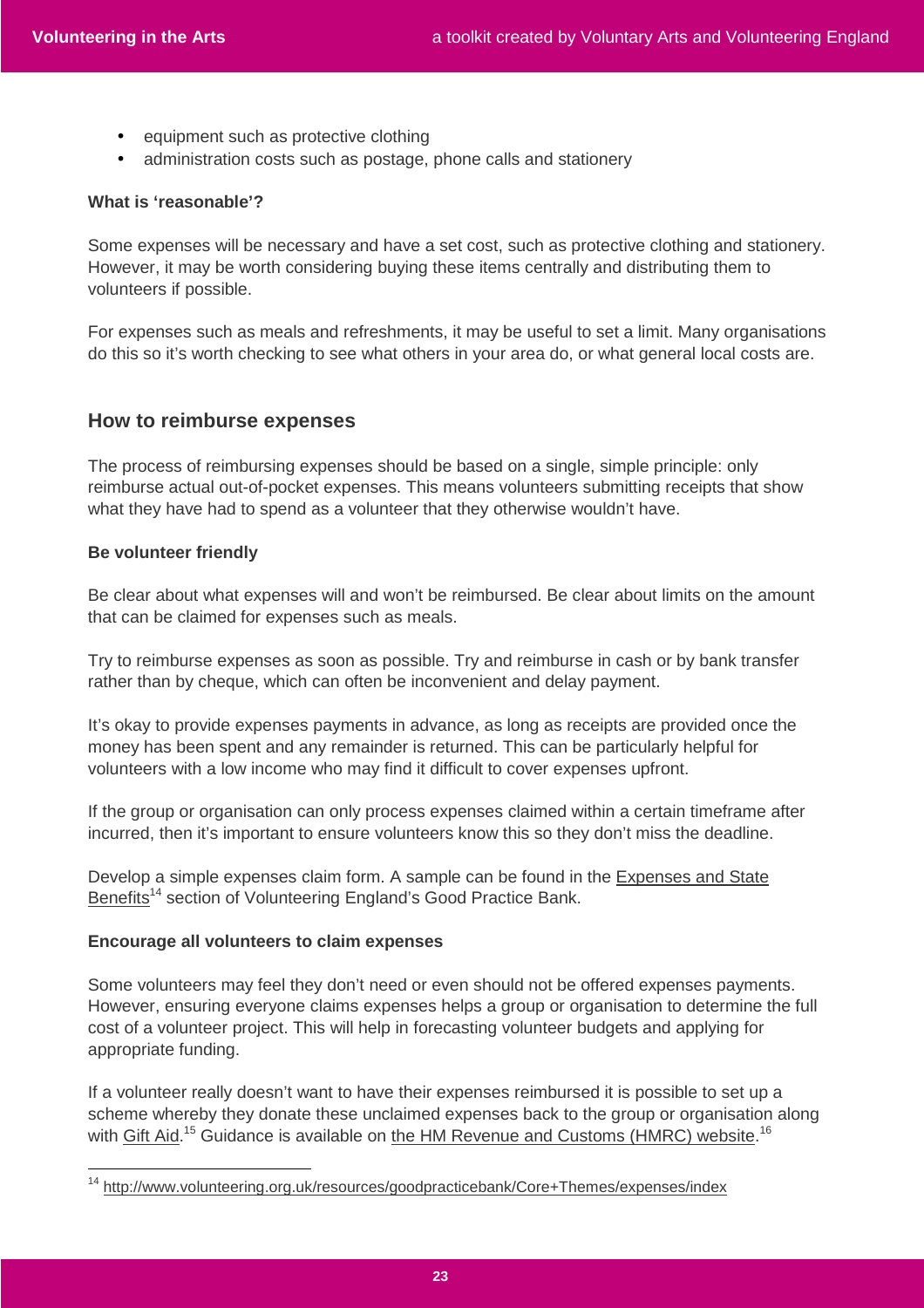### **Do not pay a flat rate**

Volunteers should not be paid a flat rate because:

- any money given to a volunteer over and above out-of-pocket expenses is regarded as income by HMRC and would render the entire payment liable for tax, not just the portion above the actual expense
- it could affect payments if the volunteer is in receipt of state or other benefits
- it could be regarded by an employment tribunal or similar body as contributing to the formation of a contract between the volunteer and the organisation, leading to a volunteer being granted the same rights as employees, including the national minimum wage

It should be noted that there have been cases in which HMRC has decided that flat-rate payments are earnings and has demanded several years' tax be paid on them.

# **More information**

You can find more information in the expenses and state benefits section of Volunteering England's Good Practice Bank.<sup>17</sup>

<sup>15</sup> http://www.hmrc.gov.uk/individuals/giving/gift-aid.htm

<sup>16</sup> http://www.hmrc.gov.uk/charities/gift\_aid/rules/vol-expenses.htm#1

<sup>17</sup> http://www.volunteering.org.uk/resources/goodpracticebank/Core+Themes/expenses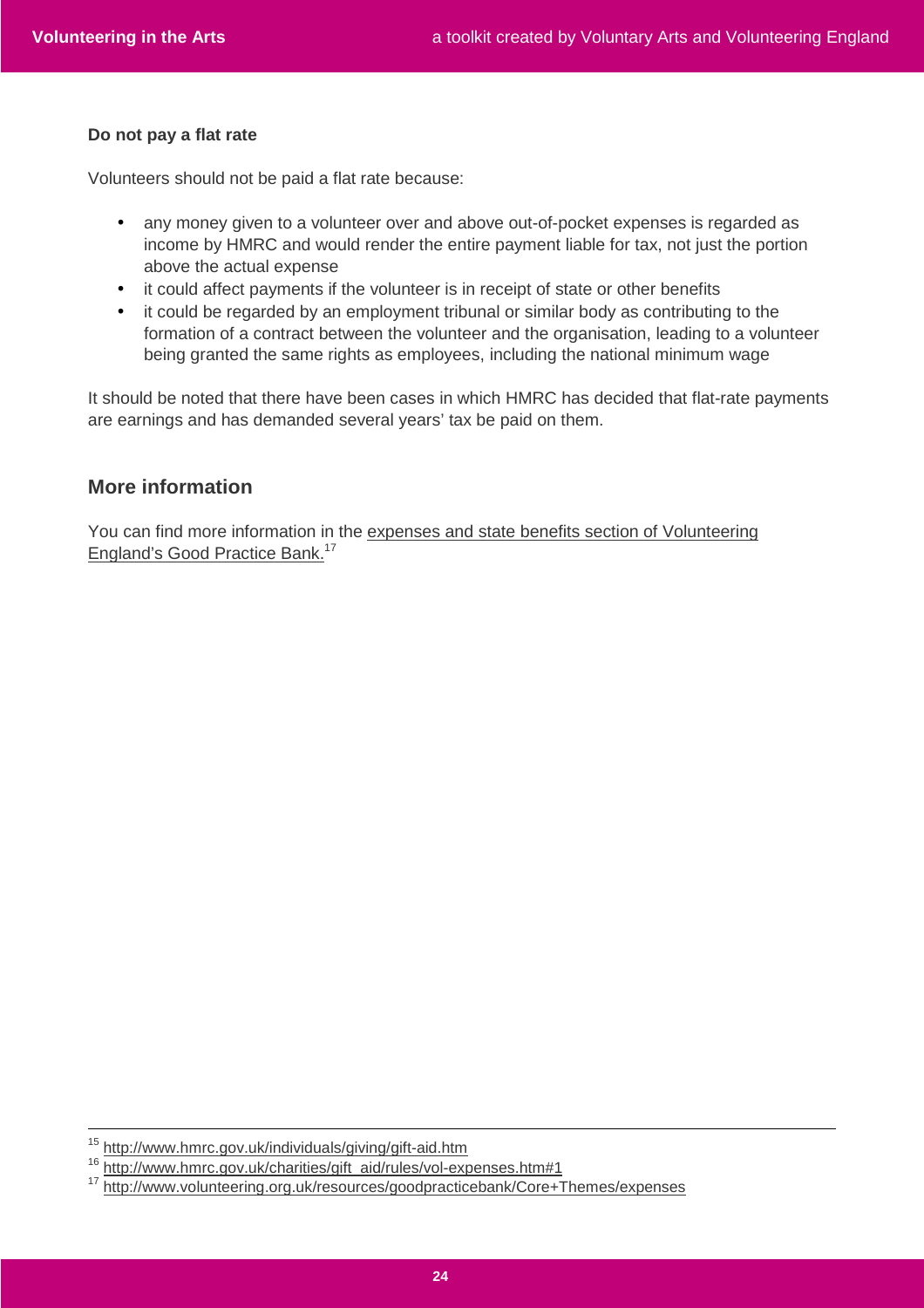# **8. Health and safety**

The legal obligations of organisations towards their volunteers with regard to health and safety are less clear than they are for employees. Nevertheless, organisations do have legal obligations towards their volunteers, and it is good practice to treat volunteers with equal consideration when it comes to health and safety (duty of care).

# **The duty of care**

Generally, a duty of care arises where one individual or group undertakes an activity which could reasonably harm another, either physically, mentally or economically. A duty of care can arise in ways that may not always be obvious, for example:

- loaning equipment to others
- charity walks and sponsored runs
- running fêtes or fairs
- organising day trips
- selling food at a charity stall

# **Basic principles**

### **Committing to good health and safety practice**

We strongly recommend that, as far as possible, all organisations meet the same health and safety requirements for volunteers as are demanded by law for paid employees. If an organisation has no employees, it may not be able to achieve the same standards of health and safety as are required for employees. However, by aiming to accomplish this, the organisation will demonstrate to its volunteers and the outside world the value it places on them and their efforts.

### **Health and safety policy**

 $\overline{a}$ 

A health and safety policy is the foundation on which to develop procedures and practices. It also announces the organisation's commitment towards good health and safety standards.

Organisations with fewer than five employees are not obliged to have a written policy, but are strongly advised to do so. If an organisation involves volunteers, they should always be included in the health and safety policy as a matter of good practice. The Health and Safety Executive (HSE) website has examples of model health and safety policies and a template<sup>18</sup> that can be used for creating your own policies.

<sup>18</sup> http://www.hse.gov.uk/simple-health-safety/write.htm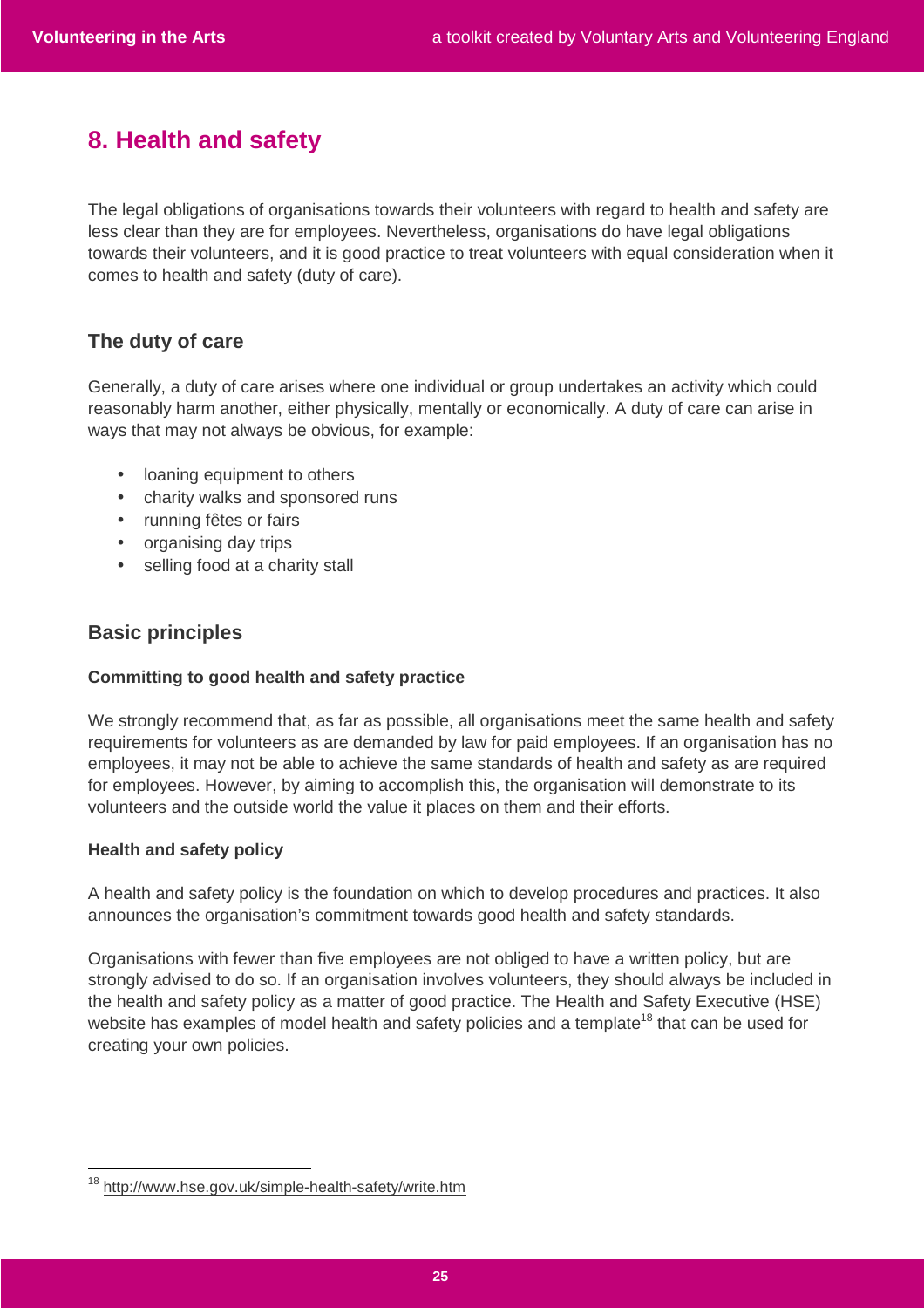#### **Health, safety and welfare**

All employers must provide a safe place to work which is clean and free from risks, to reduce the risk of ill health or injury; organisations without employees should aim to do the same. A safe system of working is required, such as having proper procedures for handling dangerous substances; there should be adequate supervision and training; and information should be provided.

#### **Risk assessment**

Risk assessment is a technique for identifying and mitigating potential hazards involved with any activity. Risk is assessed by identifying a hazard and assessing the degree of harm it could cause against the likelihood of it occurring. The assessment then indicates what measures need to be put in place, if any, to reduce the risk to an acceptable level.

Employers should ensure their risk assessment always involves employees and volunteers who are involved in the activities that are being risk assessed, and organisations without employees should aim to do the same. All key arts events or activities should be risk assessed, with brokers being aware of any key major activity in which volunteers will be involved.



For more information, including templates, visit the HSE website.<sup>19</sup>

### **Control of Substances Hazardous to Health (COSHH)**

The COSHH regulations<sup>20</sup> require employers to control substances that can harm workers' health. All employers have a legal duty to assess the workplace for risks to health which may be caused by substances hazardous to health. They must take all necessary steps to control any risks identified. Organisations without employees should aim to do the same.

#### **Fire safety and risk assessment**

All public and community buildings, whether owned or operated by an employer or an organisation without employees, must meet minimum levels of standards so that the risk of fire is reduced. The  $local$  fire brigade $^{21}$  should be consulted for advice.

<sup>19</sup> http://www.hse.gov.uk/risk/assessment.htm

<sup>20</sup> http://www.hse.gov.uk/coshh/

<sup>21</sup> http://www.direct.gov.uk/en/Diol1/DoItOnline/DG\_10027464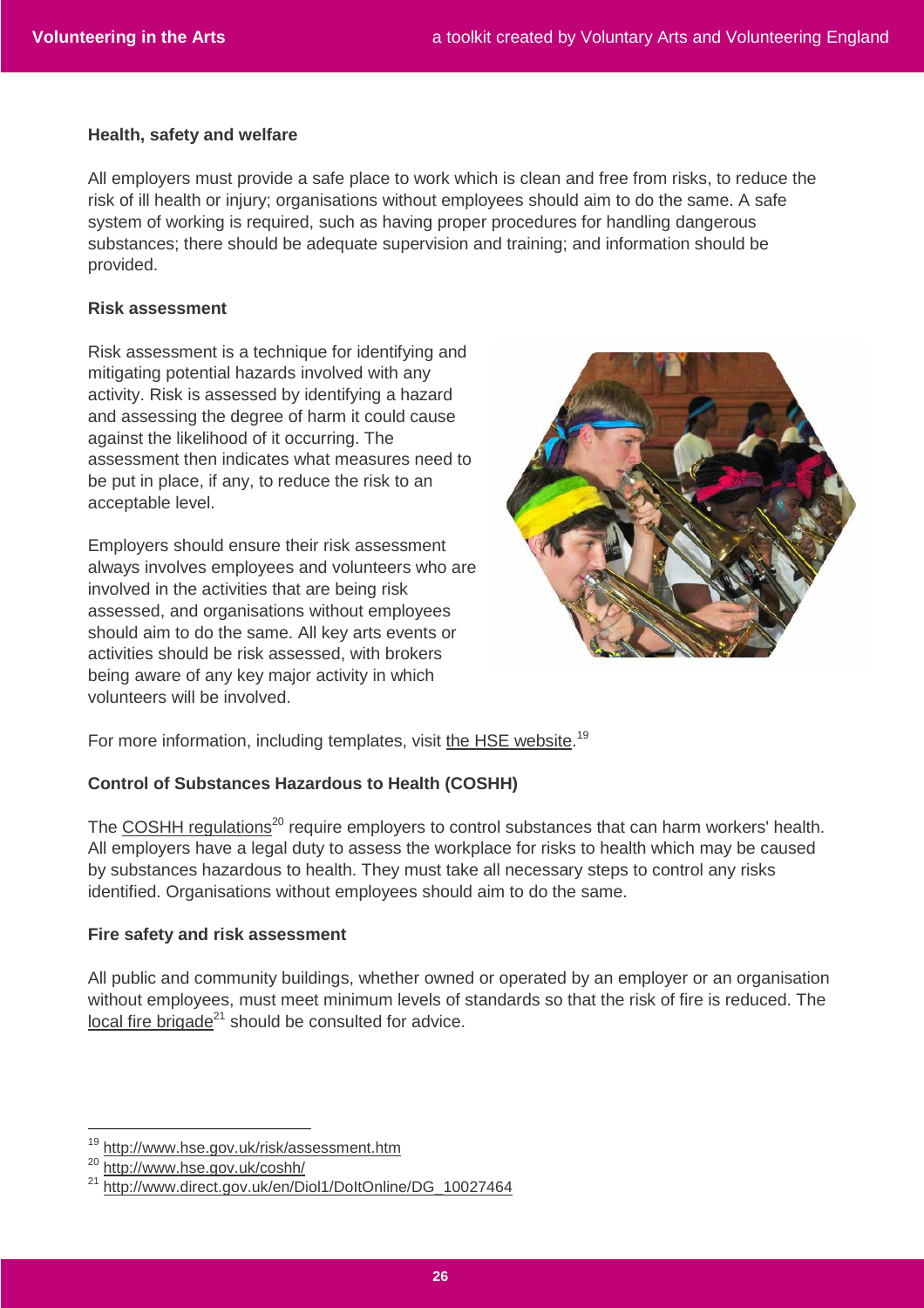### **Registering your organisation's activities**

All employers must register their existence with the HSE or the environmental health department in the local authority.<sup>22</sup> Organisations without employees only have to register if they take part in certain activities. An organisation should always check with the authorities if they are in any doubt about the need for registering activities.

### **First aid**

All employers have a legal duty to make a first aid assessment. The need for first aid will depend on the organisation's activities. For instance, a museum will have very different needs from a small knitting group. Organisations without employees are not bound to conduct a first aid assessment, although it is clearly good practice to do so. It can also be useful to have at least one first aid trained volunteer.

In certain circumstances there may be a legal duty to provide first aid facilities. For example, if an organisation holds a major arts exhibition without first aid facilities and someone is injured, they may have broken their duty of care. An organisation should always check with the authorities if they are in any doubt about the need for registering activities.

More information is available from the HSE.<sup>23</sup>

#### **Accidents and ill health**

Under health and safety law, employers must report and keep a record of certain injuries, incidents and cases of work-related disease.

There is no legal requirement to record every accident, only those that meet the definition of 'serious'. However, keeping records will help you to identify patterns of accidents and injuries, and will help when completing your risk assessment. Your insurance company may also want to see your records if there is a work-related claim.

Information about what needs to be reported and how is available on the HSE website.<sup>24</sup>

<sup>22</sup> http://www.direct.gov.uk/en/Dl1/Directories/Localcouncils/index.htm

<sup>23</sup> http://www.hse.gov.uk/firstaid/

<sup>&</sup>lt;sup>24</sup> http://www.hse.gov.uk/riddor/what-must-i-report.htm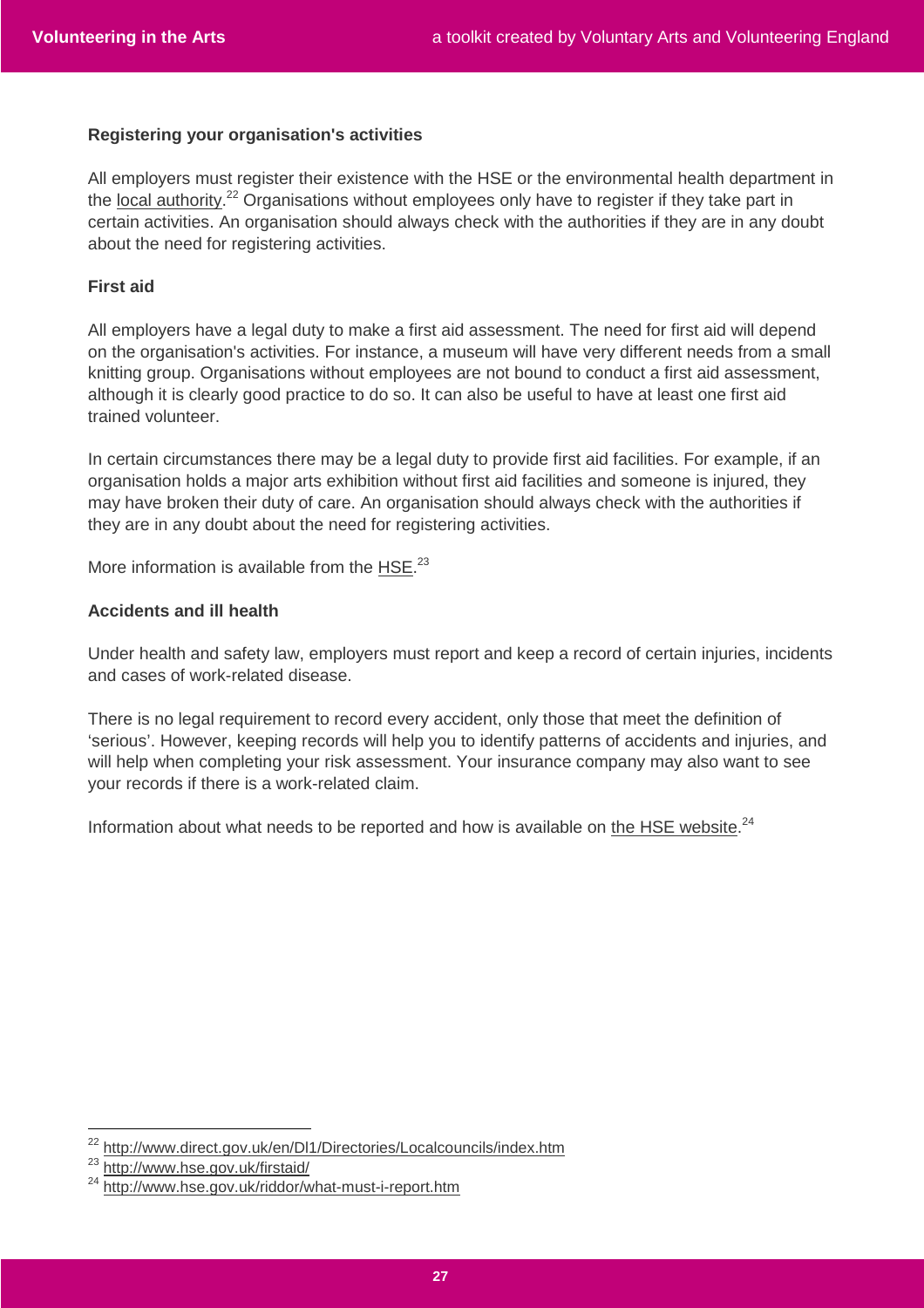### **Case study: DaDaFest**

DaDaFest is a Disability and Deaf organisation based in Liverpool which delivers a biennial festival, youth arts and a year-round programme of activity. It celebrates the best in Disability and Deaf Arts, presenting art from a unique cultural perspective. DaDaFest involves both short-term and part-time volunteers in a variety of roles, offering practical experience in the delivery of an international arts and cultural festival. DaDaFest offer new and existing volunteers a wide range of support, training and opportunities to learn new skills as well as Arts Award Accreditation.

Volunteer roles include reporters, researchers, ambassadors, exhibition invigilators, tour guides and technicians. Volunteers are important members of the DaDaFest team. Steph, for example, joins the team every Friday afternoon, answering the telephone and greeting visitors. She has been involved with the organisation since 2005. Her role during the festival is varied, involving supporting visiting artists and undertaking unexpected tasks such as looking after assistance dogs.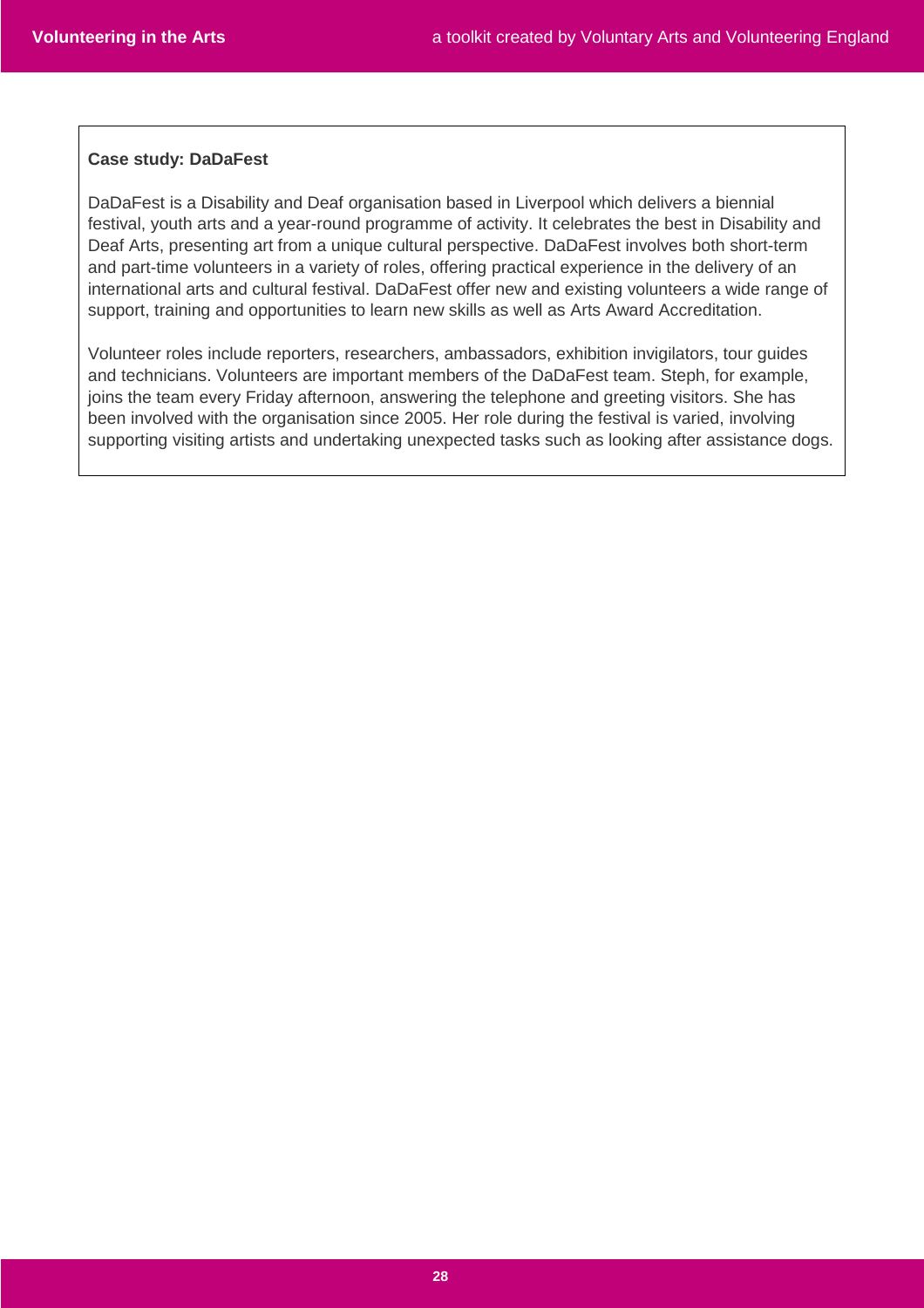# **9. Insurance**

All groups and organisations that involve volunteers should consider what types of insurance they need to put in place to cover them for that involvement. Due to the variation between insurers and policies, listed below is general advice only. All groups and organisations needing specialist advice should always consult their insurance brokers for more detailed information.

When purchasing insurance, a group or organisation involving volunteers should:

- ensure that the policies explicitly mention volunteers and covers them
- check if there are upper and lower age limits for volunteers
- ensure that the policies cover the types of activities that volunteers will be doing
- conduct a risk assessment for each of the roles that volunteers will be performing, which will help your insurer to tailor your policy to suit your needs

### **Employer's liability insurance**

By law, employers must have employer's liability insurance. It covers paid employees in the event of accident, disease or injury caused or made worse as a result of work or of the employer's negligence.

This insurance does not automatically cover volunteers. There is no obligation to extend the policy to cover volunteers, but it is good practice to do so. The policy must explicitly mention volunteers if they are to be covered by it.

### **Public liability insurance**

Also known as third party insurance, this protects the organisation for claims by members of the public for death, illness, loss, injury, or accident caused by the negligence of the organisation. A group or organisation should therefore consider having it in place if its activities could affect members of the public in this way.

Public liability insurance generally covers anybody other than employees who come into contact with the organisation. This should explicitly include volunteers, covering them against loss or injury caused by negligence of the organisation if they are not covered by employer's liability insurance.

It also protects for loss or damage to property caused through the negligence of someone acting with the authority of the organisation, which would include the actions of volunteers. Public liability cover should therefore clearly cover loss or injury caused by volunteers. In some cases a volunteer could be sued as an individual for damage caused to a third party, so the organisation's public liability insurance should indemnify them against this.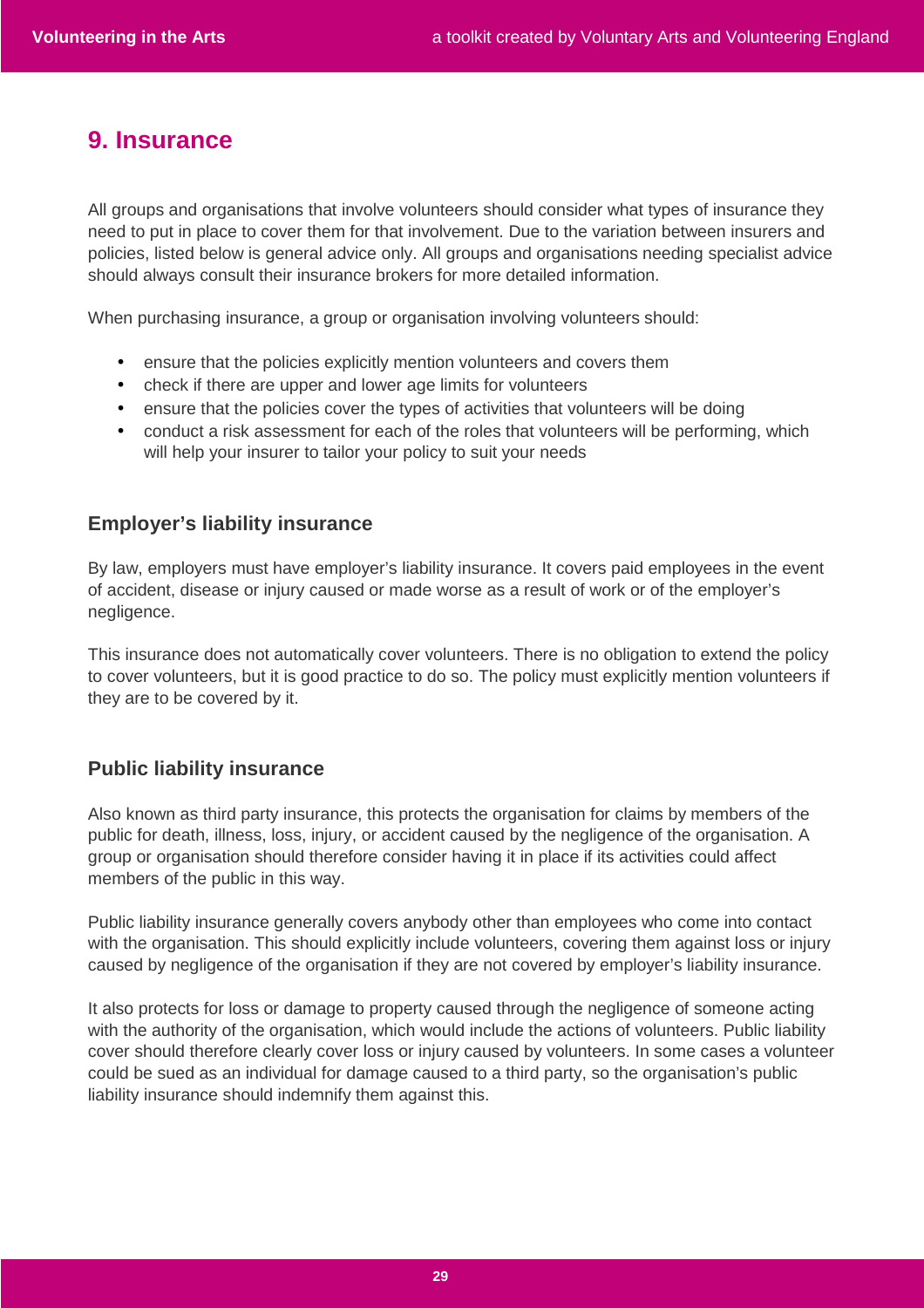# **Insurance for volunteer drivers**

If an organisation owns the vehicle being used, then it is responsible for arranging insurance. If the volunteer owns the vehicle, then they are responsible for arranging insurance and informing the insurer about their volunteer driving.

If a driver has an accident during their volunteering and there is a problem with the insurance for that vehicle, the organisation could be held responsible, whether or not it owns the vehicle involved. The organisation can take out a contingent liability policy to protect it from this risk. It may be necessary to brief volunteers on what they should and shouldn't do when using their own car for their volunteering – so they are fully aware of what they are committing themselves to and they can enhance their own car insurance policy if necessary.

#### **Tyne & Wear Museums**

Tyne and Wear Museums is a regional service running 11 museums and galleries in the Tyne and Wear area of North East England. The network is very flexible in terms of what it can offer the potential volunteer, including short and long-term or full and part-time volunteer roles. Activities can include archiving, stewarding, welcoming visitors, and even being part of an exhibition. Volunteers allow the organisation to do things it would not otherwise be able to do. TAWM also recognises that participation promotes user-involvement, gets the community involved with the museums and allows people to gain experience for paid work. In 2010/11, more than 2,000 volunteers contributed their time to the North East's museums and galleries. This adds up to an astounding 80,000 hours.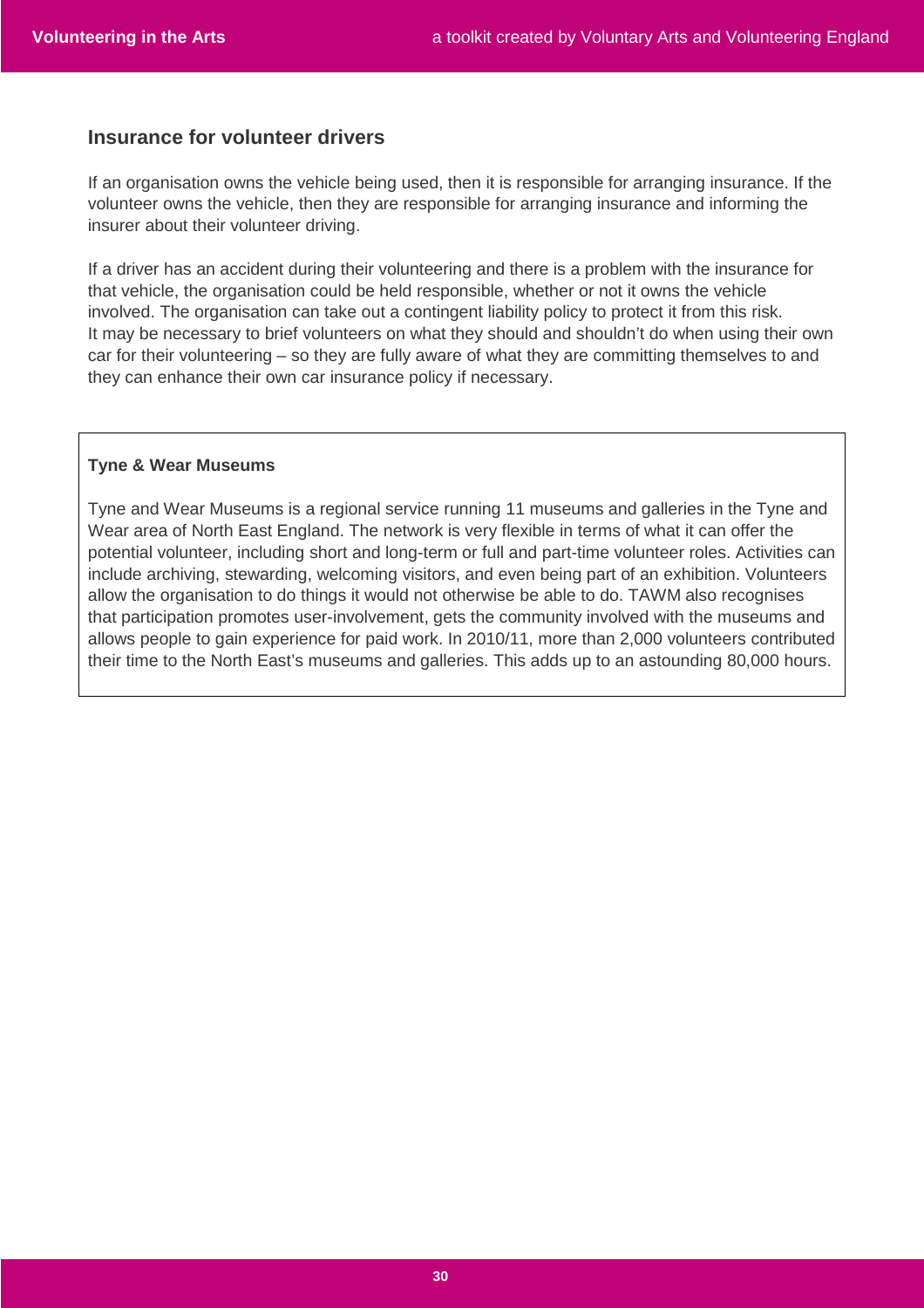# **10. Monitoring and evaluating a volunteer programme**

There are many reasons to monitor and evaluate your volunteer programme, but they may include:

- ensuring your volunteers have a positive experience
- identifying areas for improvement
- providing information to funders
- assessing the programmes impact

# **What is monitoring?**

Monitoring is the process of collecting information so that programmes can be reviewed and updated as necessary. Information for monitoring can be collected daily, monthly or quarterly.

# **Case study – Up for Arts**

Up for Arts is a social action radio project that promotes active participation within the voluntary arts and crafts sector. It is a collaboration between BBC Radio Merseyside and Voluntary Arts England. The project is embedded within BBC Radio Merseyside and so benefits from free radio time, use of the A team helpline and access to BBC Radio Merseyside's Performance Space. The helpline is staffed by a 15-strong team of volunteers who take listeners' calls, deal with enquiries, provide referral support and act as arts ambassadors for the project. The volunteers monitor listeners' calls, track listeners' interests in arts activities and gather evidence and feedback at arts events. The project has worked with over 9,000 people over a course of a year, 60–70% of whom were inspired to join an arts group or start up their own.

# **What is evaluation?**

Evaluation involves analysing the information you have collected to answer questions about how well the programme is doing, and to identify any gaps and improvements you can make. This will usually be done every six months or annually.

Evaluation literature often refers to 'inputs', 'outputs', 'outcomes' and 'impact':

- inputs are the resources used to operate a programme e.g. time, money, materials
- $\bullet$  outputs are the products and services the programme leads to  $-e.a$ . training for volunteers, shows, one-to-one support for isolated people
- $\bullet$  outcomes are the changes that the programme leads to  $-$  e.g. enabling people to develop new skills, a reduction in social isolation
- impact is the broader or longer term effects of the programme e.g. improved mental health, and improved community cohesion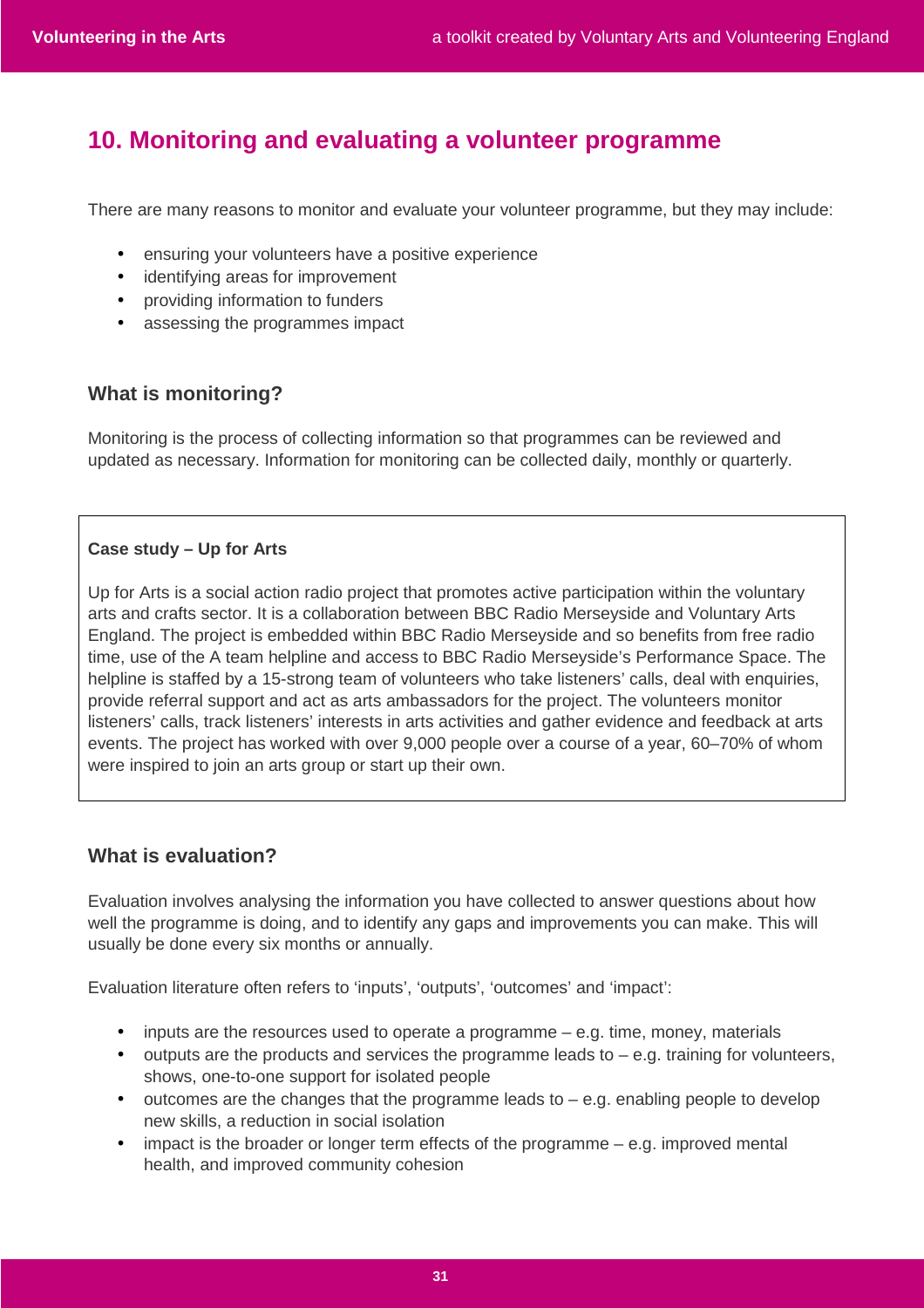# **Deciding what to monitor**

What you monitor will depend on the aims and objectives of your programme. For example, if you involve volunteers in order to increase audience or visitor numbers, you will probably want to monitor volunteer numbers, volunteer hours and visitor numbers.

Some outputs you may wish to monitor are:

- the diversity of volunteers in terms of age. ethnicity, sex, socioeconomic background, etc
- the number of volunteers recruited by different methods
- how long volunteers stay with you
- the tasks undertaken by volunteers

Some outcomes you may wish to monitor are:

- $\bullet$  the change in the number of people such as audiences, visitors and participants – engaging with your activity
- the diversity of the people engaging with your activity
- the quality of the volunteer experience
- skills and experiences gained by volunteers
- satisfaction with your activity
- the change in the level of funding to your organisation

### **Monitoring and evaluation**

- use language that will be helpful
- be clear about the target group you will be working with
- be specific about what you are doing and who will benefit as a direct result
- clarify the geographical area you are working in
- make sure everyone in the project is clear about the project's aims
- establish clear systems for gathering and collecting information
- develop a wide range of collaborators, stakeholders and partners
- reflect on how good people feel (soft outcomes)
- who's contributing what?
- how did we meet our targets?
- identify any key success areas or weakness/pitfalls
- how much did it all cost? Did we come in on budget?
- time to share: consider how you might share best practice

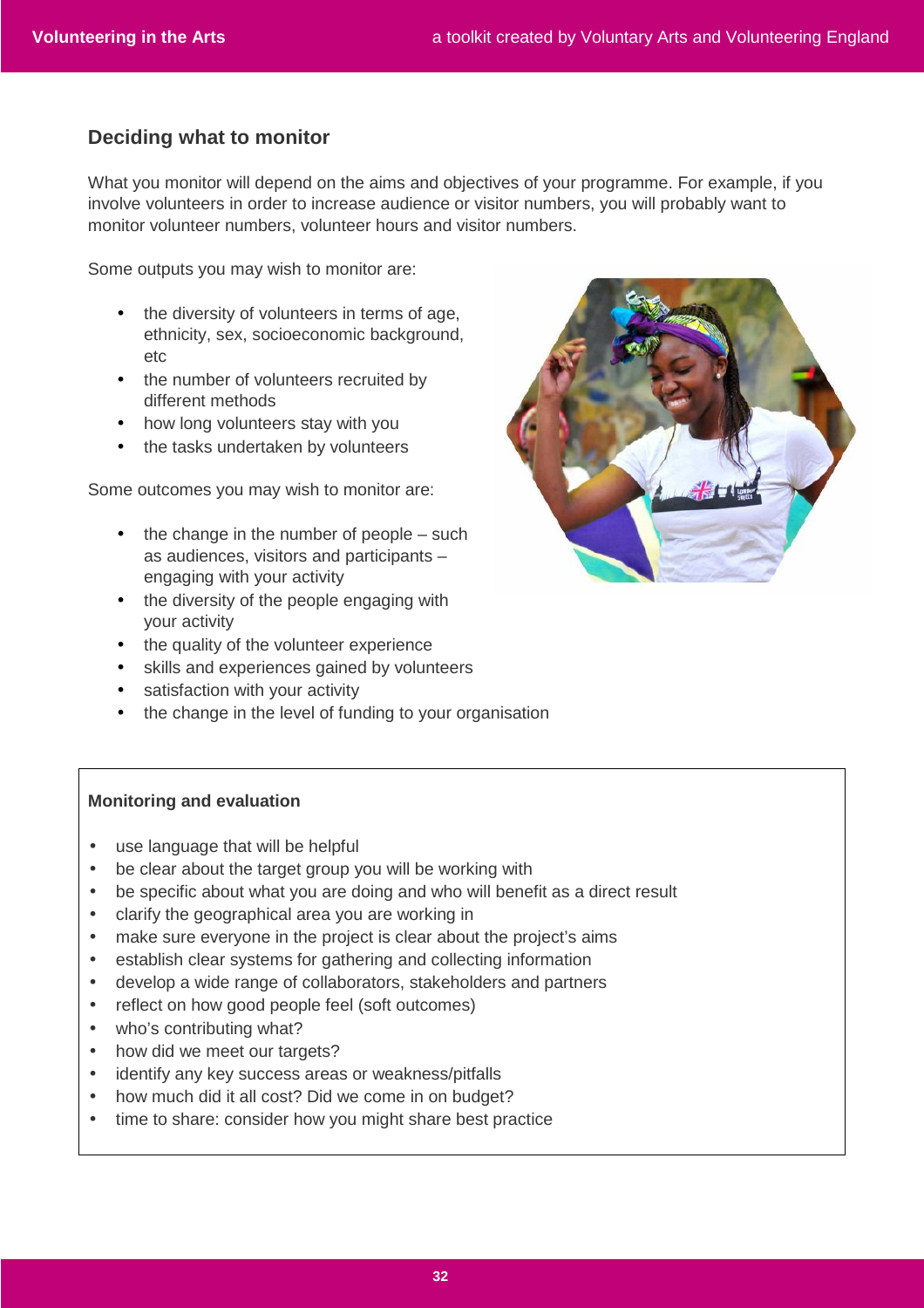# **Gathering information**

Different information is gathered in different ways. Some data will be quantitative (facts and figures) and some will be qualitative (opinions, comments, etc). Outputs will generally be quantitative, but outcomes may be either. For example, an increase in the number of participants is a quantitative outcome of your volunteer programme, and satisfaction with your activity is a qualitative outcome.

Ways of collecting this data include:

- volunteer application forms
- feedback forms
- questionnaires
- focus groups
- one-to-one meetings
- vox pops (short interviews)
- attendance records
- case studies
- photographs
- anecdotal comments

# **Evaluation**

Once you have collected the relevant information, you need to analyse it and draw conclusions. Again, the type of analysis and interpretation will depend on the aims and objectives of your programme.

#### **Analysis**

Quantitative data will usually be evaluated statistically, for example:

- the percentage increase in volunteers, audiences, participants, etc
- relative numbers of people engaged from different backgrounds, e.g. age, sex, ethnicity, socioeconomic background
- average length of time a volunteer stays with you
- increase in funding per volunteer involved
- types of volunteering (formal, informal, episodic, casual)

Qualitative data will often be evaluated by writing a report about what people have said about your programme.

#### **Drawing conclusions**

Once you have analysed your data, you can draw conclusions about such things as:

- the effectiveness of your recruitment methods
- how involving volunteers affects audience numbers, funding, etc
- what parts of your programme you should keep and what needs to change
- what information you need to gather that you don't already gather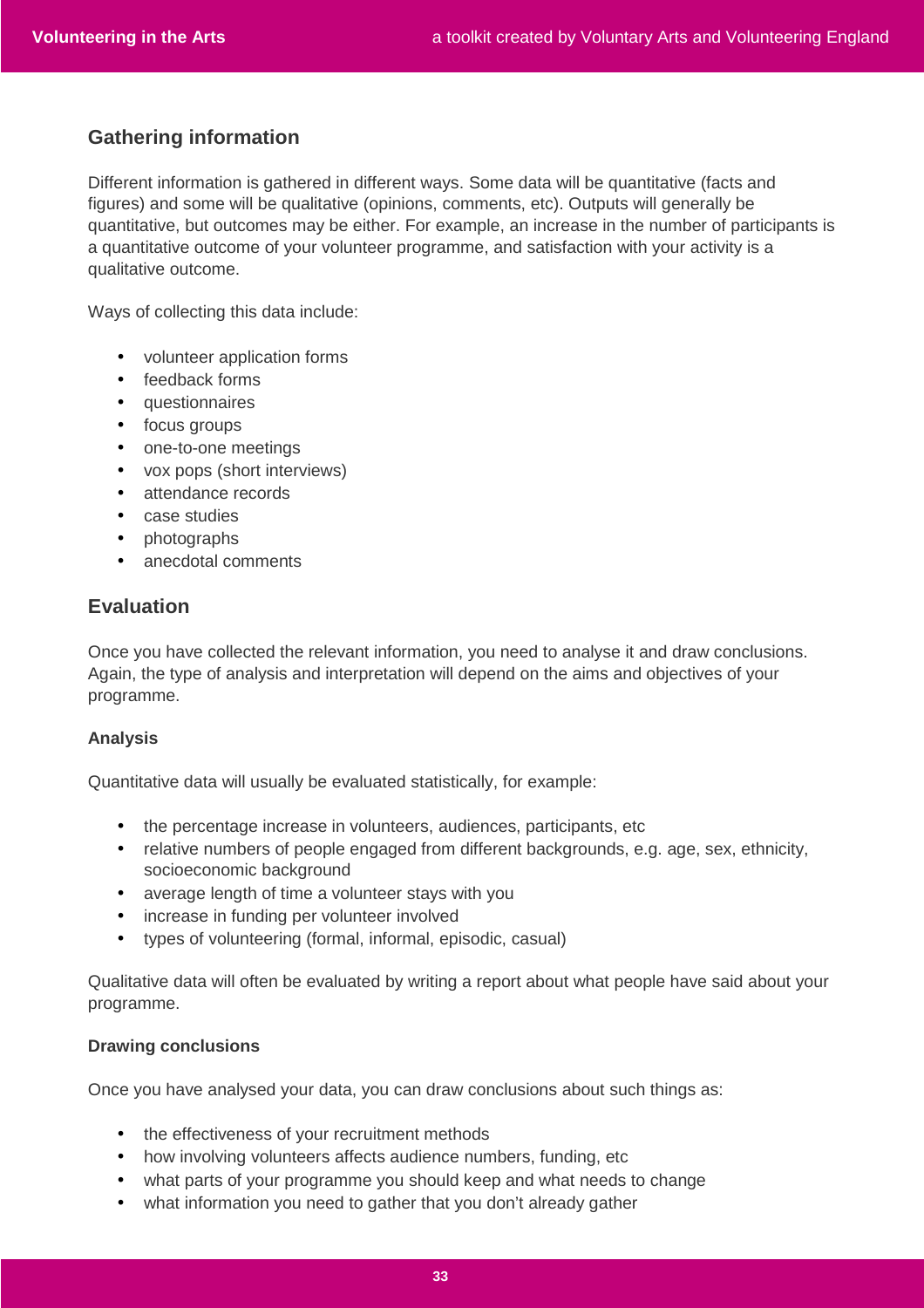# **Demonstrating impact**

The impact of your programme is the broader or longer-term effects it has on, for example, the community, volunteers or the organisation. If you have collected data, analysed it and drawn conclusions, you are well on the way to demonstrating the impact of your programme.

What you need to think about is how you use the information you have gathered and the conclusions you have drawn. This will depend on who you want to demonstrate your impact to and why. For example, you may want to:

- show a funder that you have met their expectations
- gain new funding
- increase community involvement in and support for your organisation
- establish relationships and partnerships with other organisations
- have an effect on local or national policy
- demonstrate outcomes and achievements

It is therefore a matter of how you draw your conclusions and the method of presentation. Usually a report is produced which is then sent to the audiences that have been identified, presented at meetings and events, promoted via the press, etc.

# **More information**

You can find more information in the resources for volunteer managers and coordinators section of Volunteering England's Good Practice Bank.<sup>25</sup>

Volunteering England produces a number of publications<sup>26</sup> that you may find useful. In particular, the Volunteering Impact Assessment Toolkit  $\overline{(VIAT)^{27}}$  contains step-by-step instructions on how to conduct an assessment. It is backed up by a suite of web-based tools such as questionnaires, guides for interviews, focus groups and other methods of collecting information. It also includes detailed guidance on conducting a Volunteer Investment and Value Audit, a measurement tool that assesses the value of volunteers' time in relation to the resources used to support them.

 $\frac{1}{25}$ 

http://www.volunteering.org.uk/resources/goodpracticebank/Core+Themes/Volunteer+Managers+and+Coord inators/index

 $26$  https://ecommerce.volunteering.org.uk/

<sup>&</sup>lt;sup>27</sup> https://ecommerce.volunteering.org.uk/PublicationDetails.aspx?ProductID=V311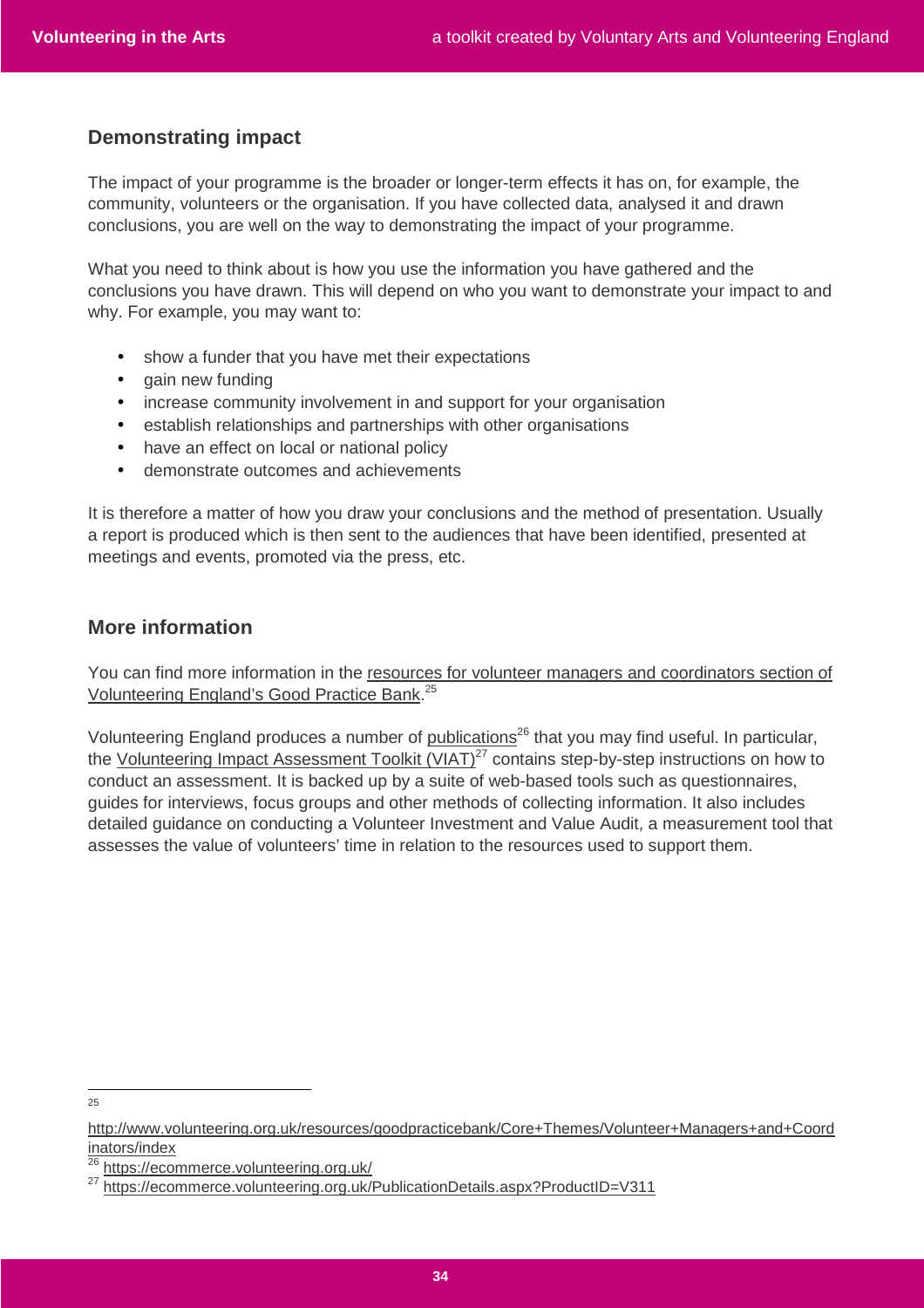### **Case study: The Castle Players**

The Castle Players is a not-for-profit community theatre company and a registered charity. They are based in Barnard Castle and perform open-air Shakespeare comedies in summer and tour Teesdale villages with indoor winter productions. Apart from the director, all the company are volunteers – 80 in total. They also have a thriving youth sector. Though amateur, they run the organisation along professional lines and provide training to members, where and when possible. Local voluntary and community organisations provide a wide range of appropriate project management advice and guidance and help with the recruitment of volunteers.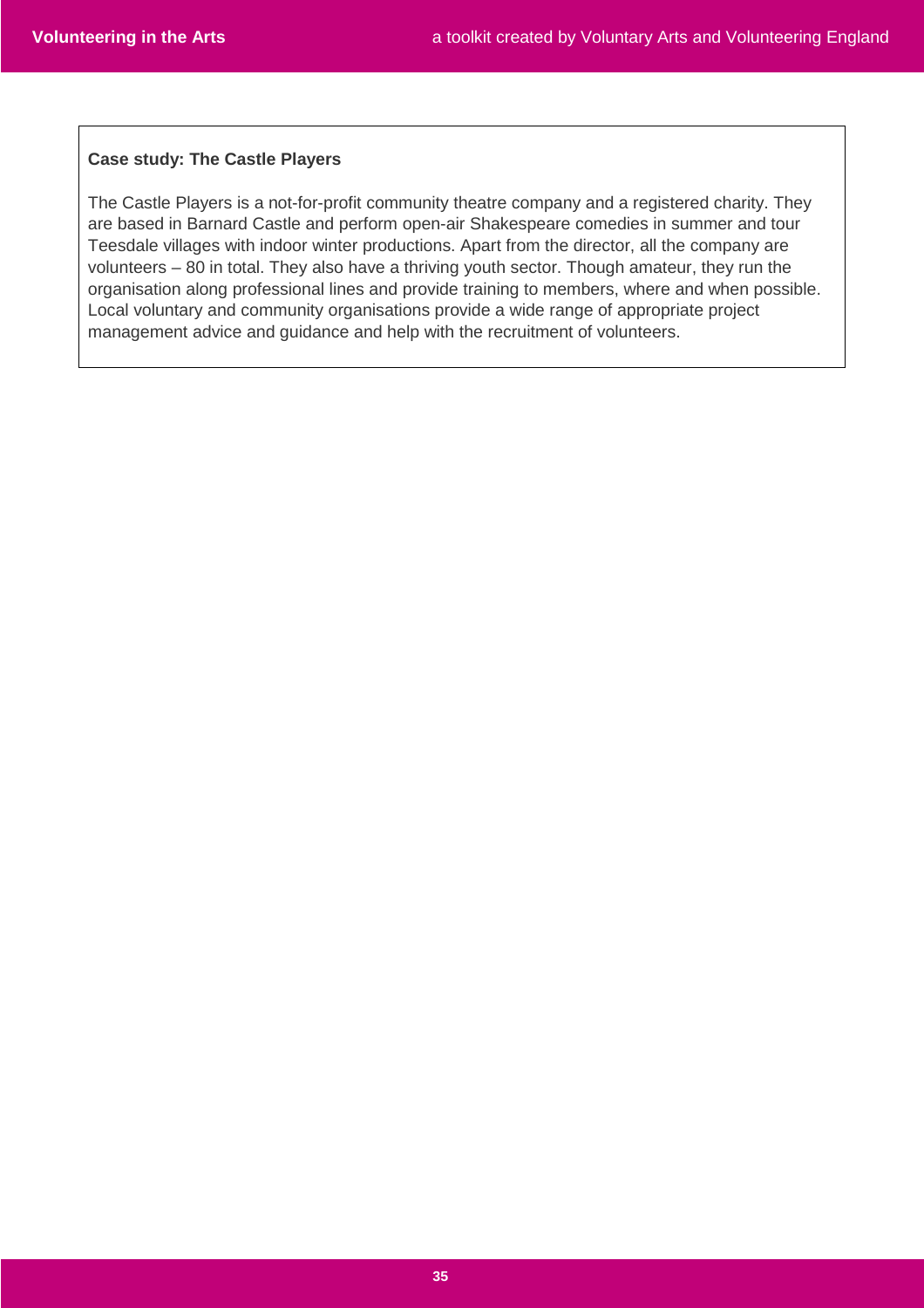# **11. Job substitution**

As the impact of public spending cuts becomes clear, an increasing number of organisations are concerned about the legality of replacing positions that have been made redundant with volunteers.

# **Is the role suitable for a volunteer?**

The first question to ask is whether or not the roles in question are suitable for volunteers in the first place. Volunteers are usually involved because they bring something additional to the role that paid staff cannot. Volunteers are not core to the organisation or the group but complementary.

One of the principles of Volunteering England's charter with the TUC for strengthening relations between paid staff and volunteers is that the involvement of volunteers should provide added value and supplement the work of paid staff. They should not be used to displace paid staff or undercut their pay and conditions of service.

Also, unless volunteers are involved appropriately, the situation could have a negative impact on the image of volunteering in the area. This is particularly important given that the role of volunteers in delivering public services is currently high on the political agenda.

# **Legal issues**

There are also some legal considerations, especially if a volunteer is in receipt of state benefits. Jobcentre Plus and HM Revenue and Customs can investigate instances of suspected 'notional earnings'. If the claimant performs a service for someone and either isn't paid or is paid less than for comparable employment in the area, their benefits claim could be affected. For more information, see the Directgov web page about volunteering while on benefits.

Also, there have been cases in which volunteers have been found by an employment tribunal to be, in effect, an employee or worker. This has conferred on them employment rights such as the national minimum wage. For more information, see Volunteering England's free publication 'Volunteers and the law'.

# **Displacement or replacement?**

In the current climate, however, it is not always easy to decide whether or not the involvement of volunteers constitutes the displacement of paid staff. For example, if a local library or museum is going to close unless volunteers take on the running of it, is that displacement?

As the effect of cuts in funding for public services and the voluntary sector is still going on, no single answer has yet to emerge. However, it is clear that choosing to make staff redundant and directly replace them with volunteers does constitute job substitution.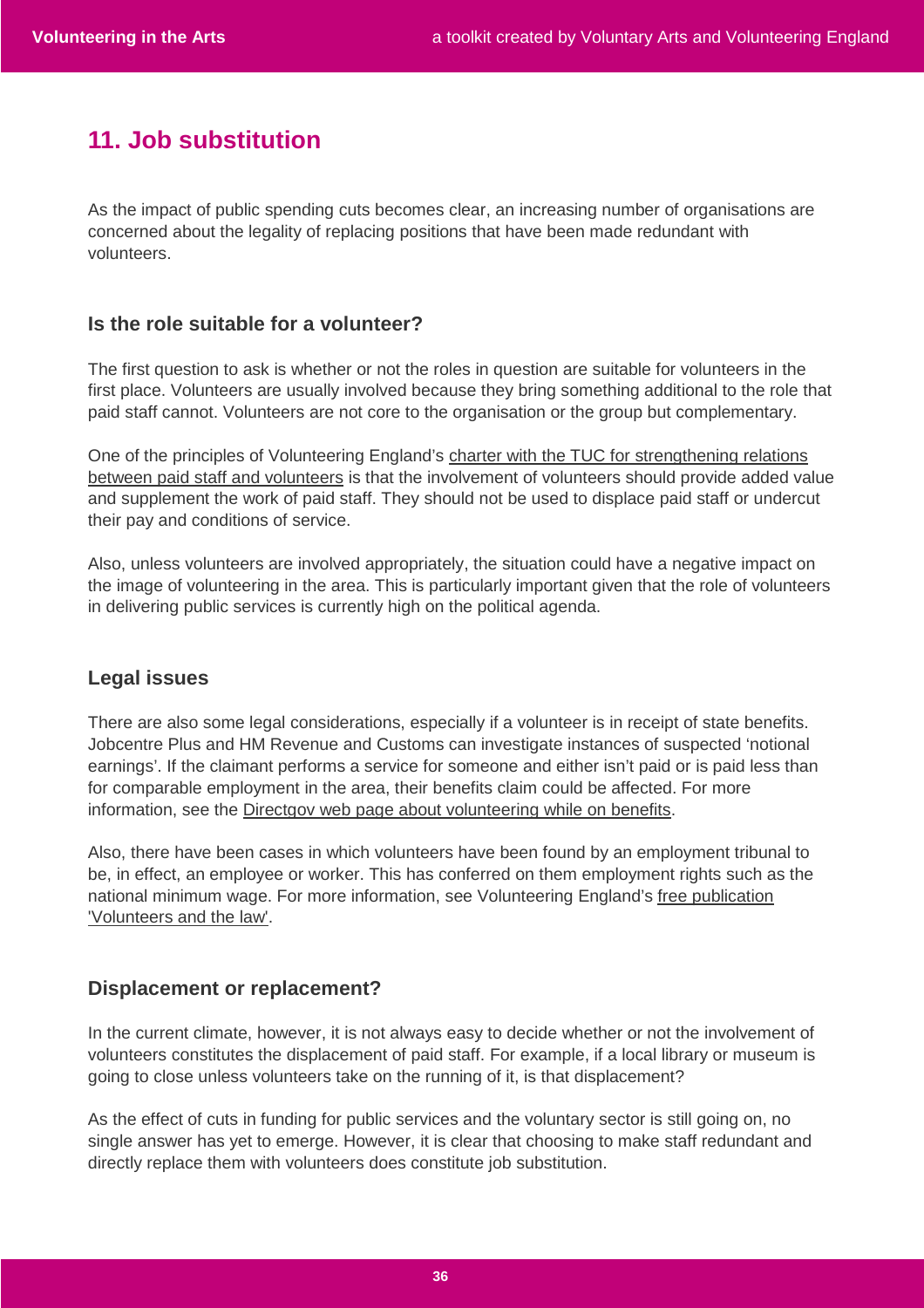# **12. Volunteers and copyright**

In law there is a presumption that any copyright created by an employee in the course of their employment will be owned by the employer, unless the employee and employer have agreed otherwise. This is a very important principle given the creative nature of the work.

However, if a volunteer produces an original work in the course of their volunteering then they own the copyright to that work, even if it is created specifically for an organisation. This means that the work cannot be reproduced or changed without their permission.

Therefore, if a volunteer is taking photographs, designing materials or promotional resources, or creating artwork for your organisation, it may be sensible to take steps to ensure that your group will be able to use these works in the long term without worrying about copyright. This is easily done by producing an appropriate contract delineating the relationship between both the group/volunteer and how work developed can be used in the future.

### **Case study – Globe Gallery: Newcastle-Upon-Tyne**

Globe Gallery is a contemporary arts organisation with artists and the community at its heart. The organisation's base is a disused bank in Newcastle city centre. The site is an ideal location to facilitate effective new ways to link exhibition and participation, artists with audiences and volunteers of all ages. All volunteer opportunities focus on contemporary arts as a means of stimulating social awareness, creativity and encouraging people's professional or personal development. The organisation aims to help people learn and develop and offers a wide range of volunteering opportunities, including creative support and training.

# **Are there any exceptions to copyright?**

There are a few exceptions where you are able to reproduce copyrighted work without permission, but the only ones that are likely to apply are if it is for use:

- by a disabled person who can't access it in its original format
- in teaching

However, if you are copying large amounts of material and/or making multiple copies then you may still need permission. It is also generally necessary to include an acknowledgement.

For further information about exceptions, visit the Intellectual Property Office website.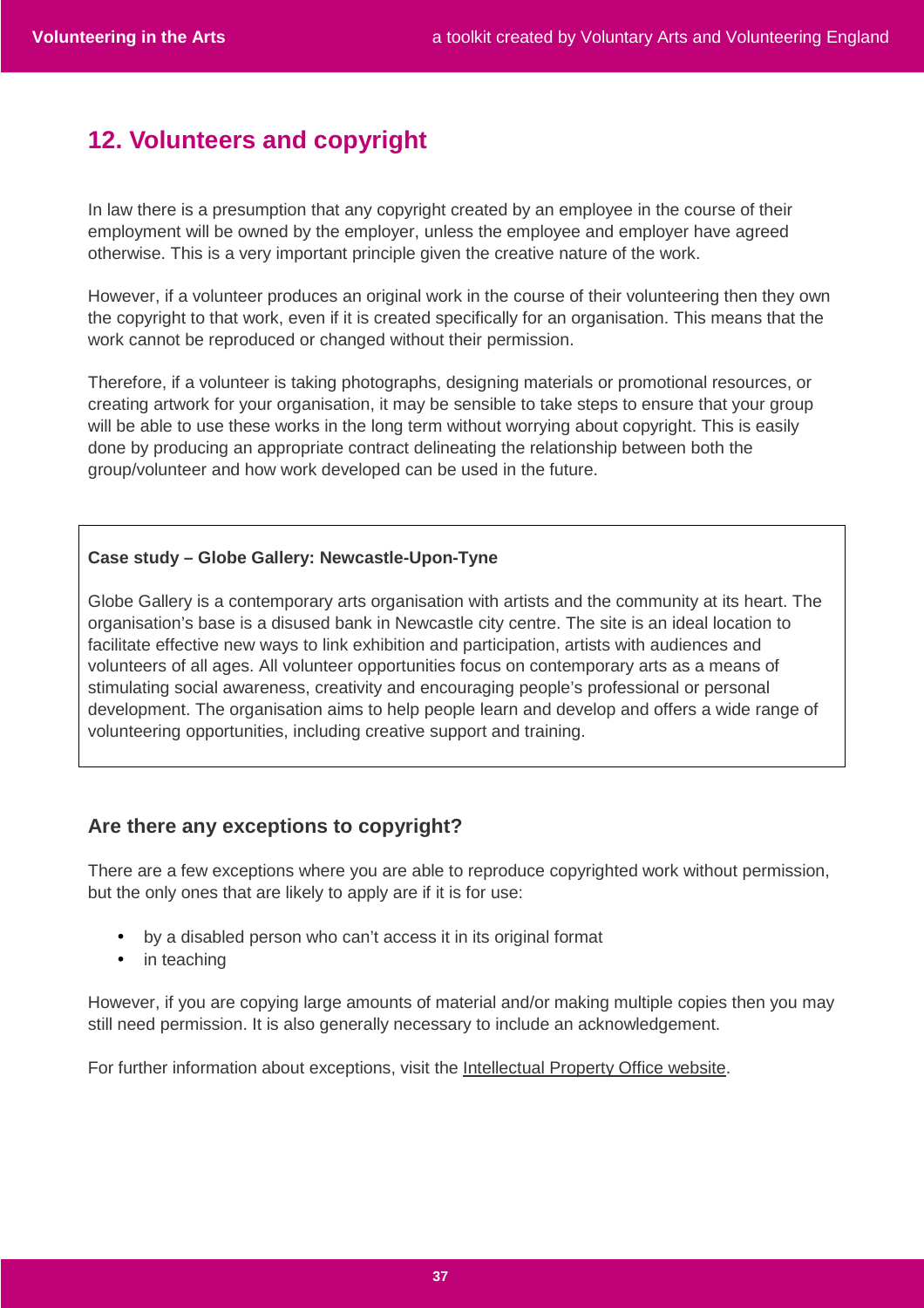# **Other rights**

Apart from copyright, volunteers will have:

- the economic right to make money from their work (see above for ideas about what that might be)
- the moral rights to:
	- be identified as the author (or director) of the work
	- object to derogatory treatment of their work

While economic rights are generally agreed when copyright is assigned or licensed, moral rights will remain with the creator of the work unless they too are explicitly waived.

# **Gaining permission to use works created by volunteers**

There are two main ways in which you can gain permission to use works created by volunteers: assignation and licensing.

### **Assignation**

Individuals can 'assign' copyright, which means transferring full or partial ownership of the copyright to an individual or an organisation. Volunteers can assign copyright to the organisations for which they are producing original work, e.g. logos, leaflets, drawings, etc. We suggest that you ask the volunteer to sign a statement to the effect that:

- control of copyright is being given to the organisation
- control of copyright is being given in exchange for a small sum of money
- exchange of money relates to control of copyright for material produced, rather than for hours of work done
- the work may be used/replicated/reproduced in all possible scenarios

The following statement can be used for this purpose. However, when you use or adapt it please bear in mind that it has not been checked by a solicitor.

I, (volunteer name), agree to assign copyright on the work I produce to (organisation name) in return for the sum of (e.g. 50 pence).

I understand that this means the organisation has control of copyright for material/work I produce, in a similar way to the control it has over material/work produced by a paid employee.

I understand that this sum is payment for copyright on material(s) I produce or have produced and is not a payment for work.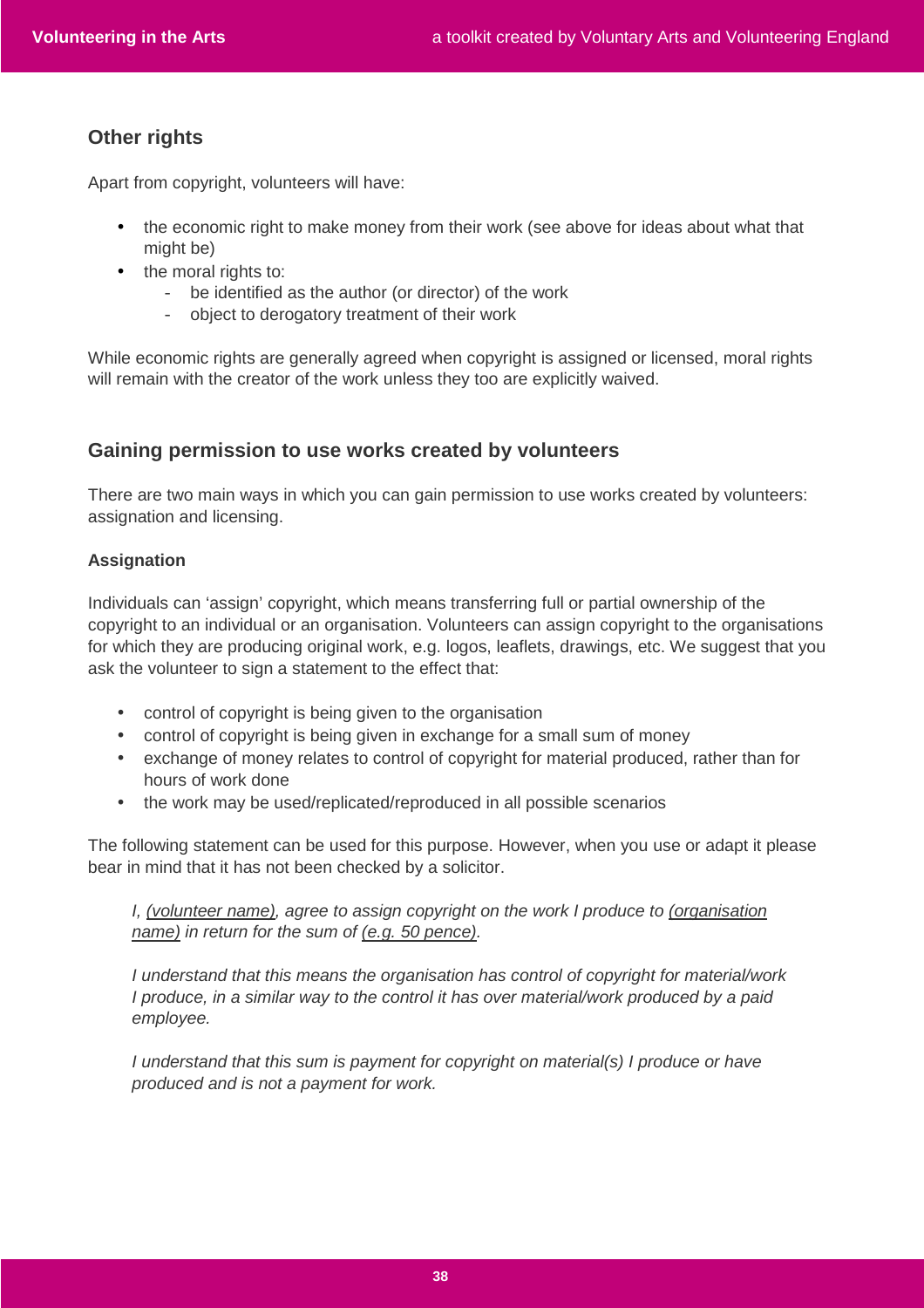### **Licensing**

Individuals can license their work, retaining their copyright but allowing an individual or an organisation to use it within the terms of the licence. You may want to seek legal advice in drawing up an appropriate agreement to use with volunteers. Areas the agreement should cover include the:

- parties involved
- work the licence covers
- terms of the licence, i.e. how the work can be used
- duration of the licence

Alternatively, there are organisations that provide licences. For example, Creative Commons licences provide simple, standardised alternatives to the 'all rights reserved' paradigm of traditional copyright.

# **Further information**

- Intellectual Property Office | About copyright $^{28}$
- Intellectual Property Office | Copyright: Essential Reading<sup>29</sup>
- The UK Copyright Service**<sup>30</sup>**

<sup>28</sup> http://www.ipo.gov.uk/types/copy/c-about.htm

<sup>29</sup> http://www.ipo.gov.uk/c-essential.pdf

<sup>30</sup> http://www.copyrightservice.co.uk/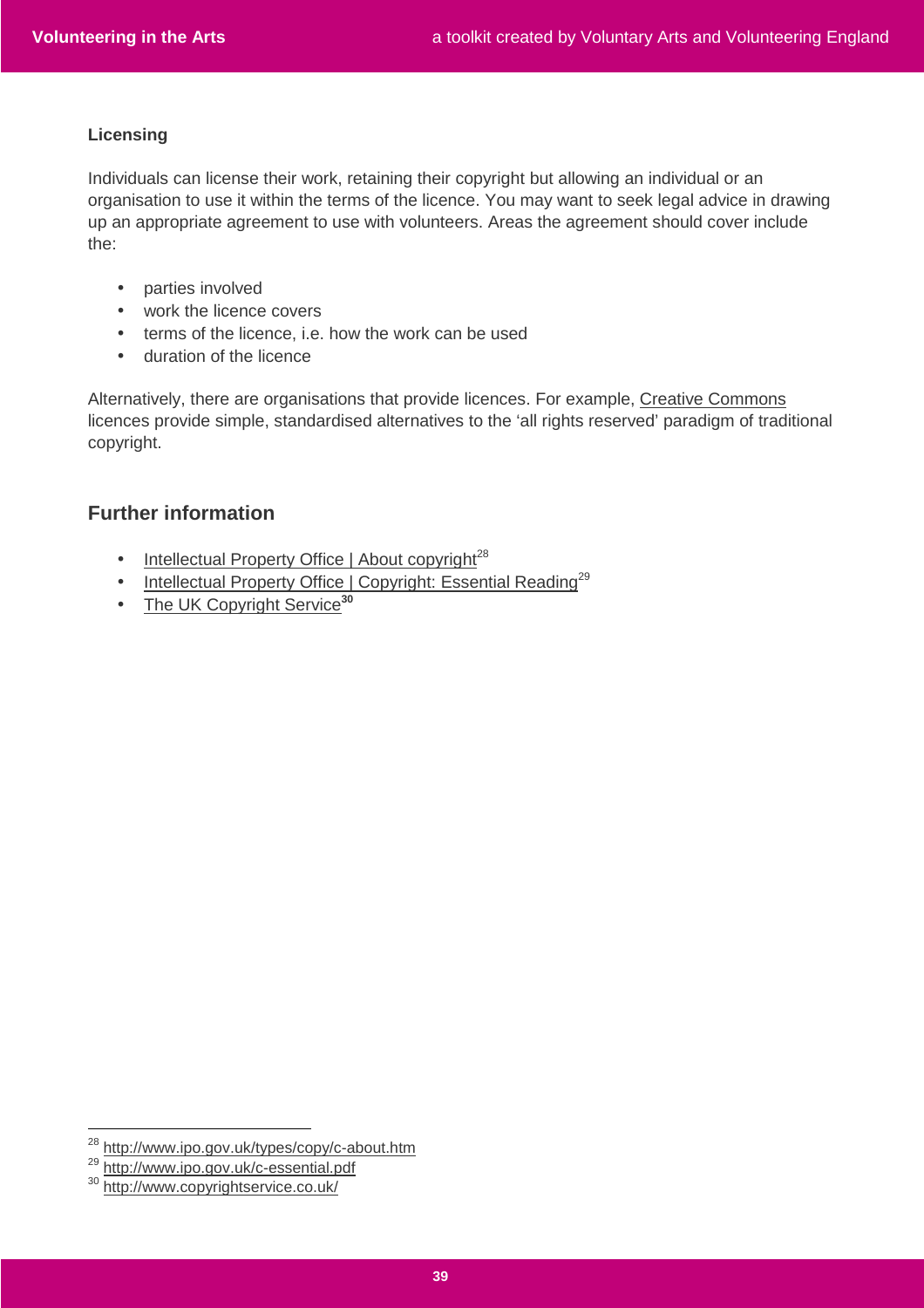# **13. Employer supported volunteering**

Employer supported volunteering (ESV) is the term for any volunteering carried out by employees with the support of their employer, usually during working hours.

# **Benefits**

Benefits to employees include developing new interests or skills and supporting local projects.

Benefits to businesses include a motivated and socially engaged workforce, and the good publicity of having helped their community.

Benefits to the voluntary and community sector organisation include extra pairs of hands to help out with whatever tasks need doing and the specific skills of the employees.

# **Information for volunteers**

The employer and the beneficiary organisation should work together prior to the project to ensure that the volunteers have all the information they require for a positive experience. This includes, but will not be limited to:

- dates and times
- location
- activities
- expenses arrangements
- clothing requirements

# **Activities**

ESV often works best when you have a specific project in mind, such as creating the scenery for a community play or stewarding at a local festival. A project with a set completion date will provide the volunteers with a sense of achievement. It may also make a better story for the local media.

You can approach businesses that will provide you with specific skills. For example, you could ask an interior design agency to help you refurbish your venue or an IT firm to set up a video-diary booth to collect case studies of your participants for YouTube.

In all cases, you may want to consider a written role description, which you can discuss with volunteers prior to, and during, an induction. As with all volunteers, ensure they are adequately supervised and have the opportunity to provide feedback.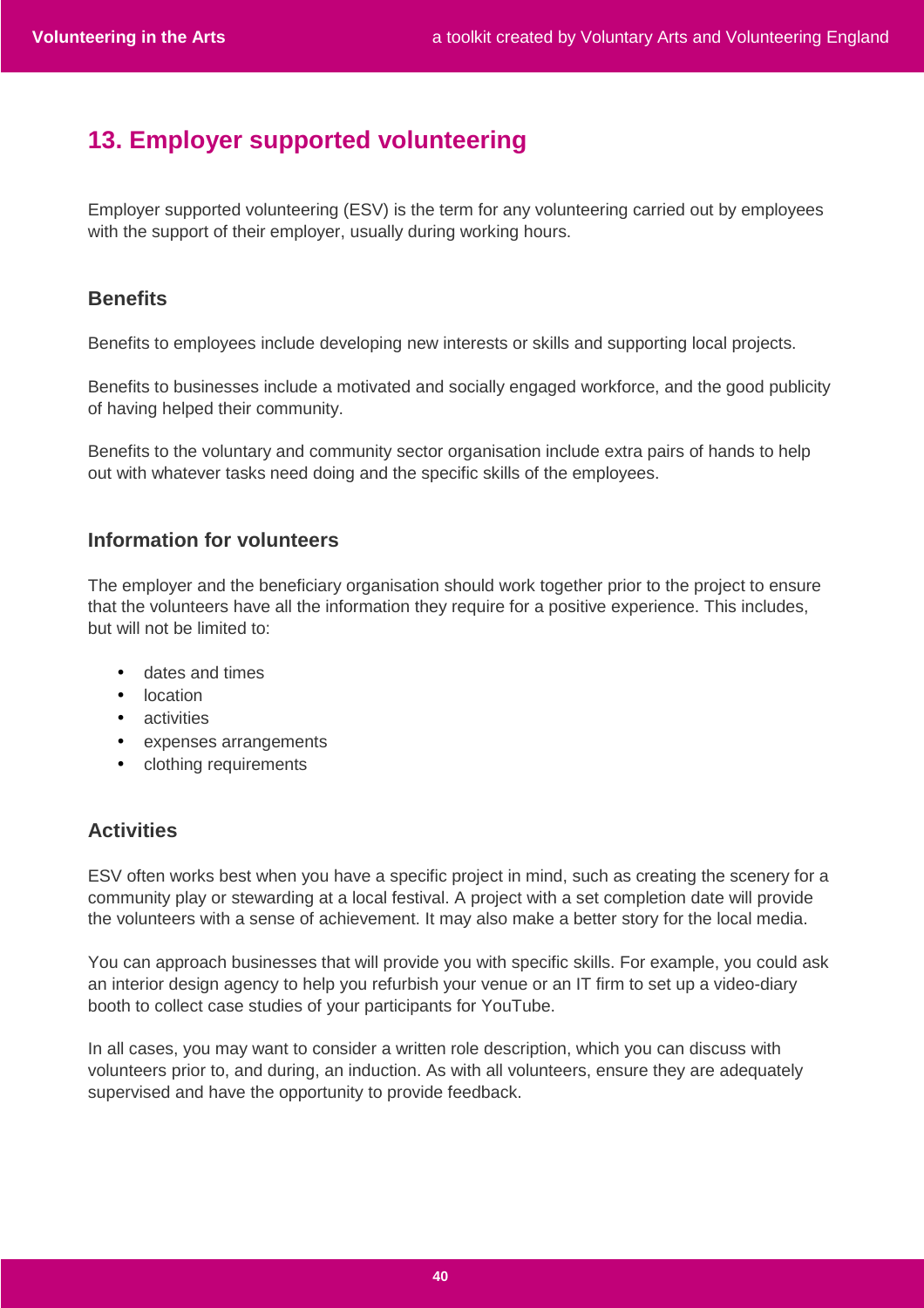### **Expenses**

It is good practice to ensure that someone is not out of pocket as a result of their volunteering. Usually, expenses such as travel and lunch costs would be met by the volunteer-involving organisation. However, the situation may not be as straightforward with an ESV scheme. For example, the volunteers may be being paid their usual salary for that day, in which case they would not be out of pocket if they were usually expected to pay for their own travel and food.

In all cases, the employer and the volunteer-involving organisation should discuss and decide the issue of expenses and other costs before the activity takes place.

### **Insurance**

When a member of the public makes a claim of liability for death, illness, loss, injury, or accident, it will generally be against the organisation carrying out the activity that led to it. Therefore, employer supported volunteers would be covered by the insurance of the organisation in which they are volunteering.

However, this doesn't mean that a claim could not be brought against the employer, either by a member of the public or one of their employee volunteers. Therefore, both organisations should seek advice to ensure they are covered. They should also consider whether specific cover is required for the activity, for example if the volunteers are using heavy machinery or driving.

# **Publicity**

If good publicity is one of the reasons the business has agreed to help you – and it often is – make sure you bear this in mind from the beginning. What kind of stories do your local newspapers and radio stations like to run? Do you have a good relationship with editors and reporters?

Be careful not to promise publicity to a business if you're not sure you can deliver it. It's also better to word agreements in terms of what you will do rather than what you expect other people to do. For example, you could agree to 'send a press release to local media followed by a phone call', rather than to 'secure publicity in the local press'.

# **More information**

You can find more information on Volunteering England's ESV web pages for volunteer involving organisations.